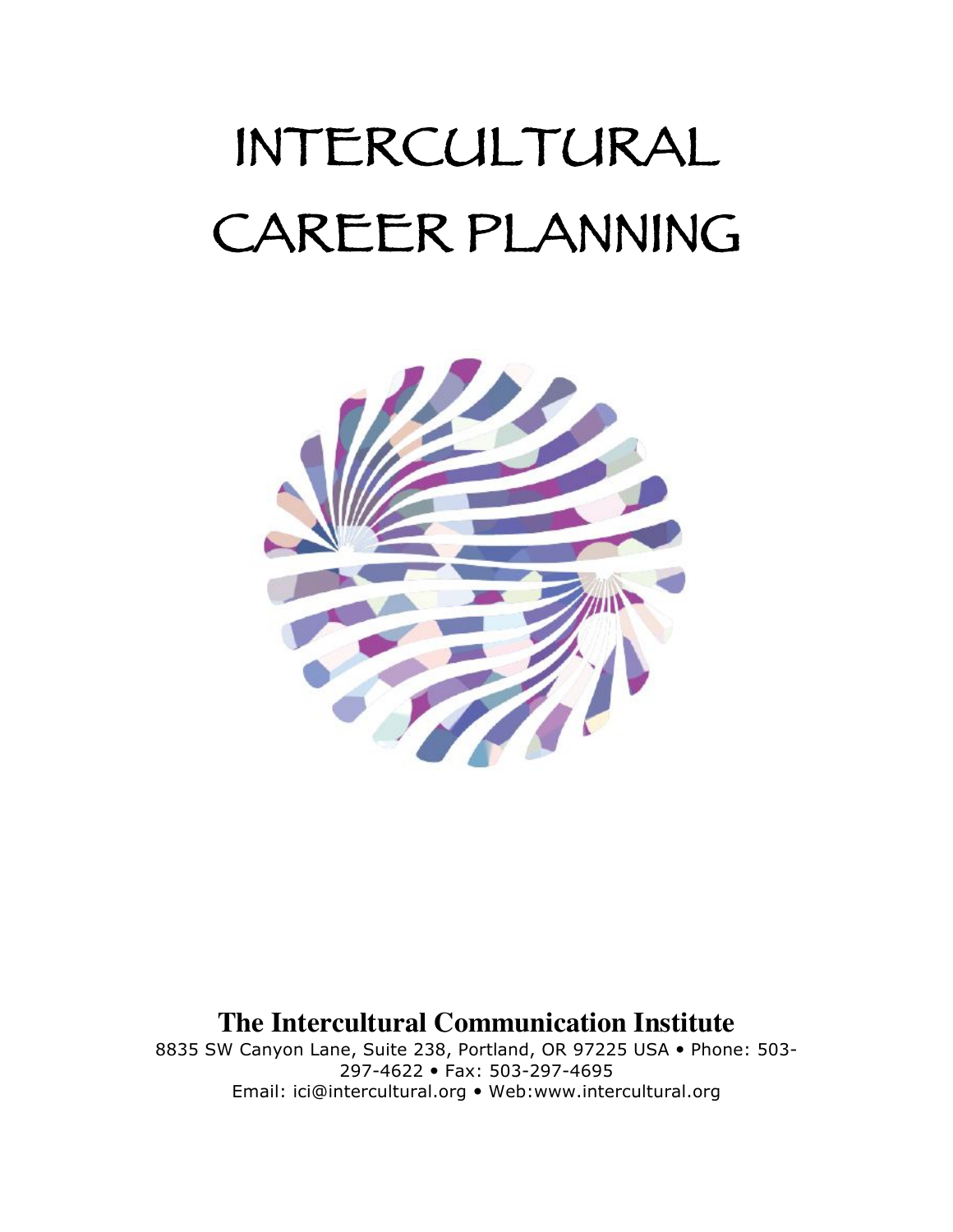# **Table of Contents**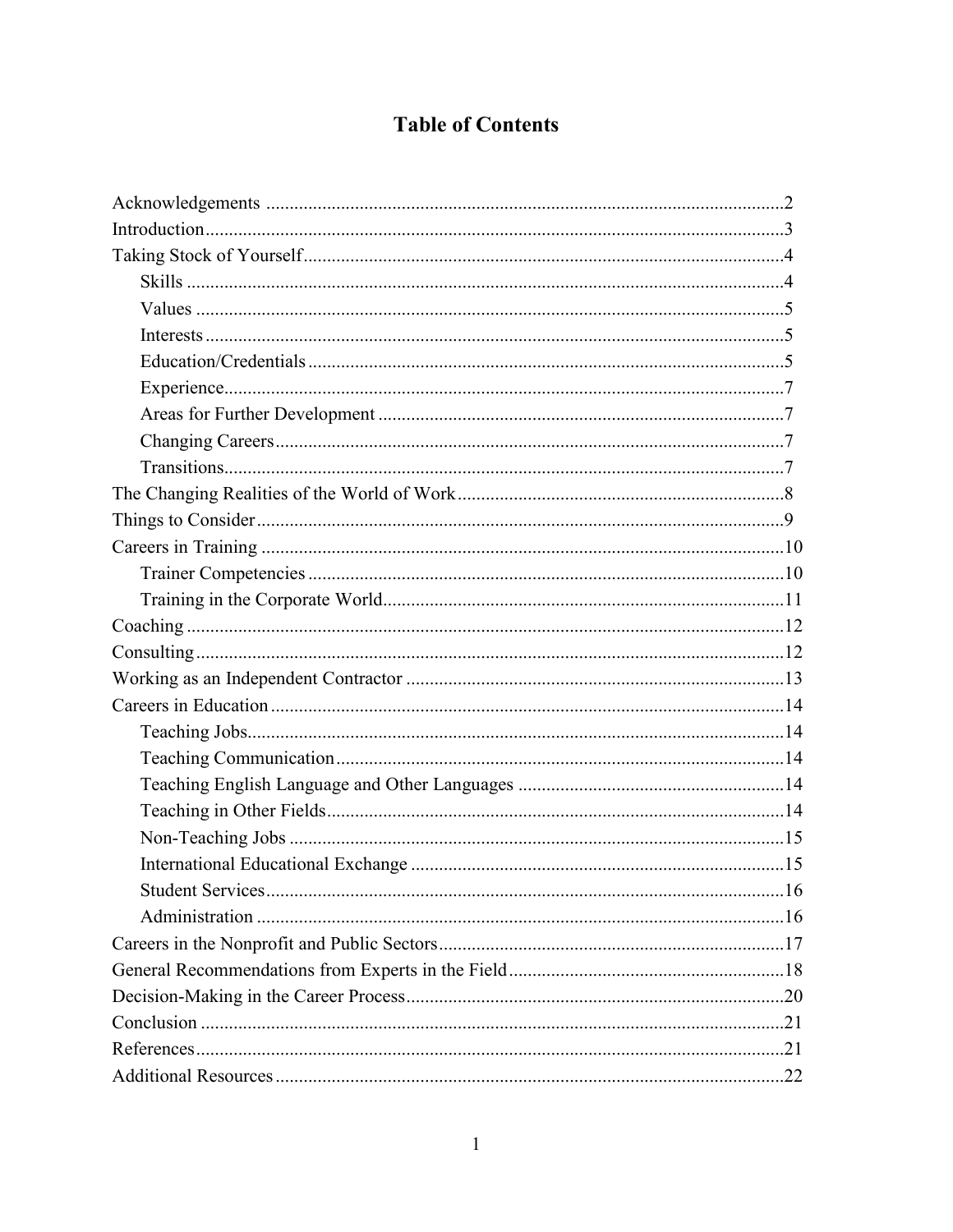## **Acknowledgements**

Thanks are due to Deborah Coon and LaRay Barna. An early intercultural career booklet was written by Deborah in 1987 and 1988 while she was employed as Manager of Publication Services at Brigham Young University. LaRay Barna revised it several times in the following years, turning the reins over to me in 1999. A number of their ideas are included in this 2015 revised edition.

I would like to dedicate this edition to the legacy of LaRay Barna. LaRay worked in the intercultural communication field for over 30 years and counseled countless numbers of individuals in the field through her work at Portland State University, the Intercultural Communication Institute Master's Program, and the Summer Institute for Intercultural Communication. We all owe her a debt of gratitude we can never repay for all the work she did to create this field.

My special thanks go to Janet Bennett, who has made it possible for me to work with career counseling at SIIC and on this publication. Janet carries the valuable work of directing the Intercultural Communication Institute and the Summer Institute for Intercultural Communication, which serves as a "home-away-from-home" for many of us in the field. Sara Oakland, ICI editor-at-large, and Margaret Pusch, former Associate Director of ICI, assisted me in previous editions. I would also like to thank the wonderful staff at ICI for all the support and assistance which they have given me over the years. It's been a pleasure to work with them all over many years.

> Mary Meares July 2016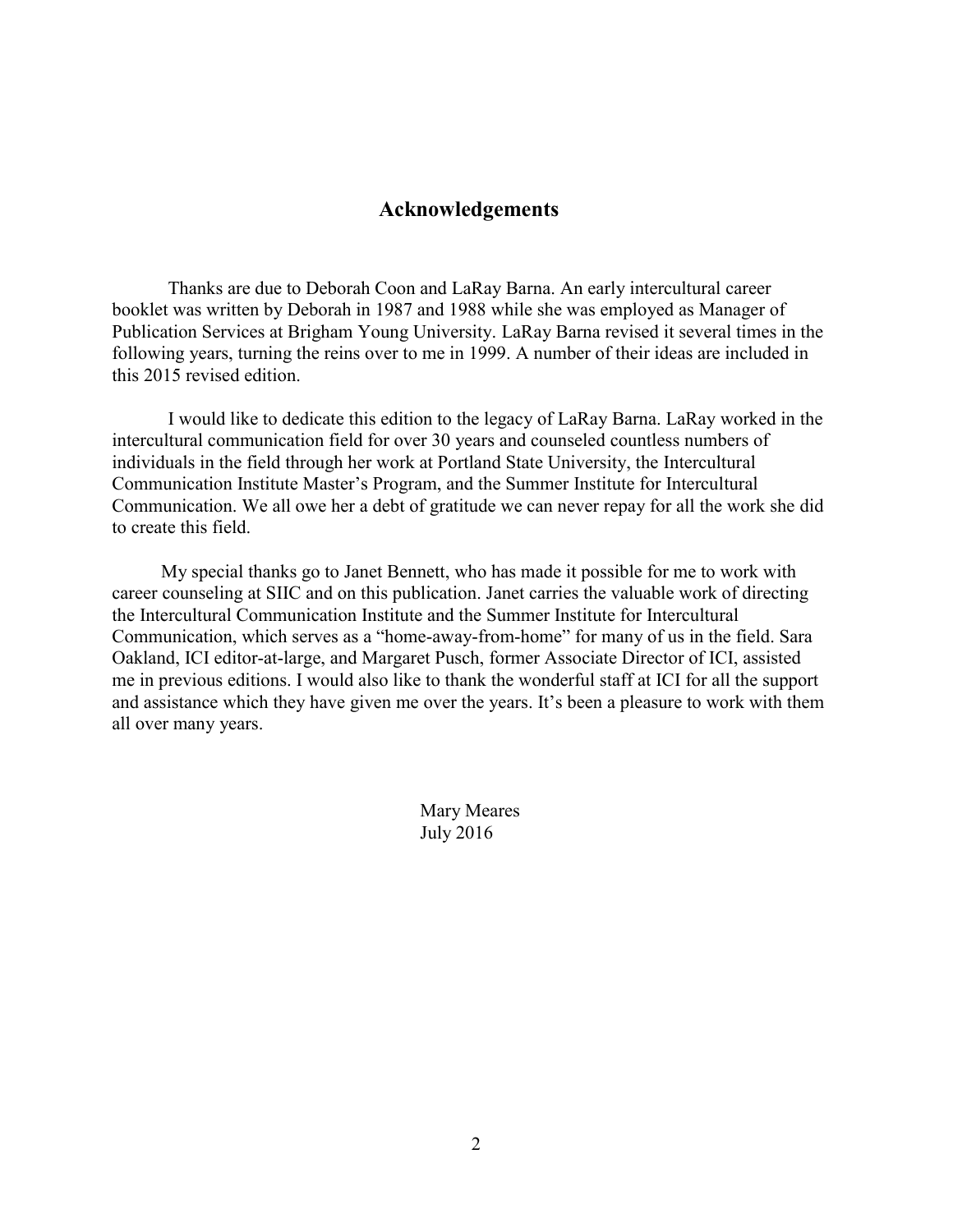## **Introduction**

What are intercultural jobs? Simply put, they are any jobs where people from diverse cultures come together—diverse in terms of cultural backgrounds that have shaped their perspectives, values, and communication styles. By this definition, almost all jobs in the United States, as well as many in other countries, are intercultural. The difference is that those of you reading this guide want to help others learn to make these interactions more positive and productive, and in many senses, more effective.

What intercultural jobs are out there? Jobs in intercultural communication exist everywhere and nowhere. Many people have created their current intercultural assignments. Most have used another field of expertise as an anchor, whether business, health care, education, or social service. They frequently work with organizations that have domestic multicultural or international aspects. It usually takes time, hard work, and innovation.

As Margaret Pusch, former Associate Director of the Intercultural Communication Institute, wrote, "This is an applied field—how can we help people see that every job is intercultural? Maybe the best job is being a great math teacher, or surgeon, or business person who incorporates intercultural skills, attitudes, perspective, and knowledge into their work."

This guide is designed to give you an overview of the process of career development and an overview of some of the many types of jobs available in the field of intercultural communication. It is not comprehensive and should not be considered to be definitive; however, it may give you some ideas and direction in exploring work in the field. For first-timers, there is help elsewhere on how to prepare a resume, handle an interview, and obtain relevant information. Consult the reference section of this booklet for resources related to these matters and for ideas on where to look for intercultural job opportunities, whether domestic or overseas.

Some cautions are in order. The field is changing rapidly, so this booklet must be read with a recognition that what is true now may change tomorrow. Also realize that advice that is good for one person may not be appropriate for another. All comments are general and exceptions abound.

Good luck as you follow your career path!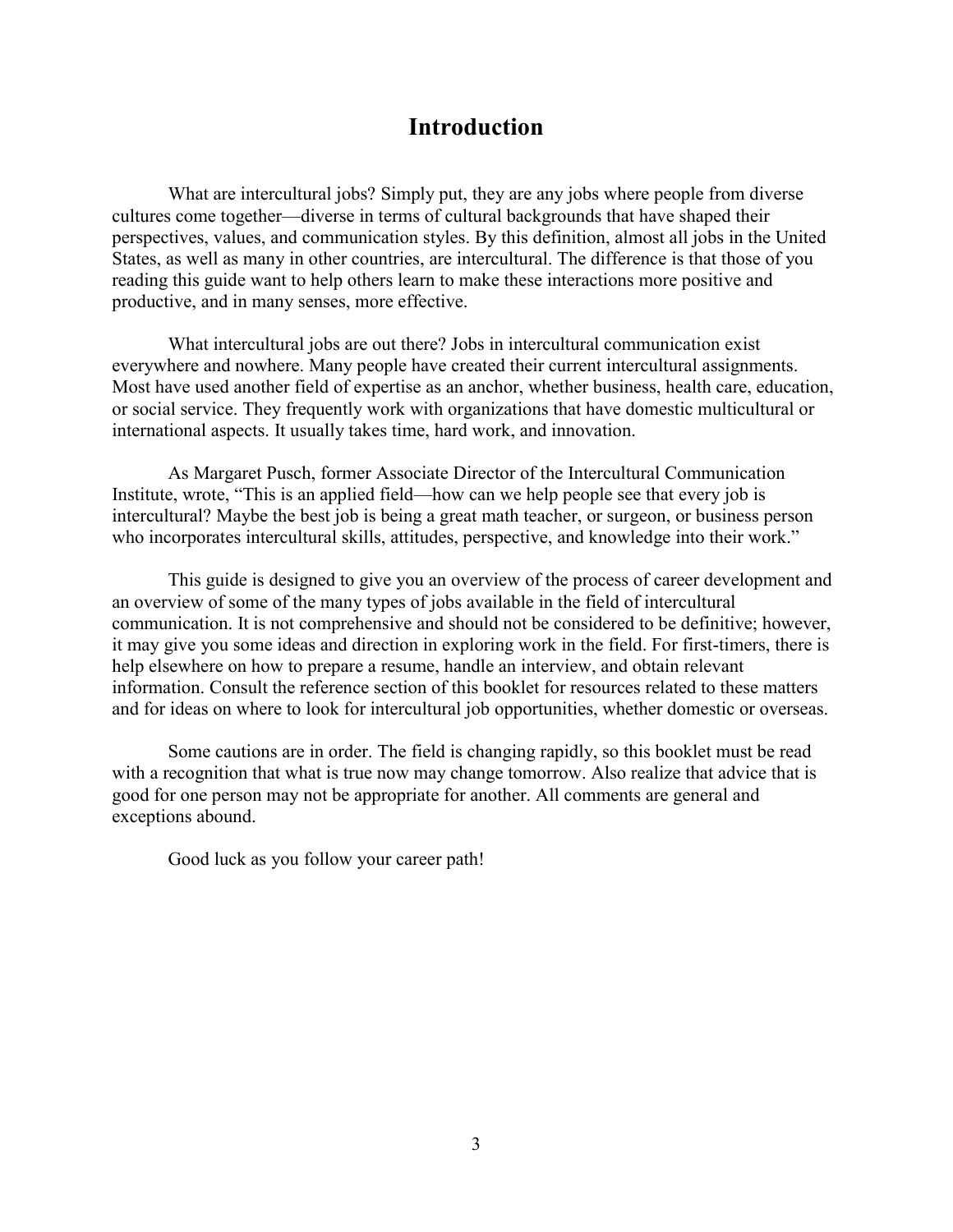# **Taking Stock of Yourself**

Who are you? What do you bring to the world? Before you can decide what direction you want to move in professionally, it's helpful to assess your current skills, values, interests, education, and experience.

**Skills**: Transferable skills are skills you've developed from past jobs, hobbies, volunteer experiences, or any experiences that you can transfer to a future job. For example, can you manage people, write well, edit text, or work with the public?

One way to translate your experiences into skills is to think of something you've done that you're proud of. Describe it out loud to a friend and ask the friend to write down every skill or skill set you mention. For example,

"I helped diffuse a conflict between two groups in my organization. I was able to see the big picture of what was causing the conflict and intervene between the two main leaders of the groups involved. I was able to reframe the conflict in a cultural context which helped both sides to see the conflict was one primarily of cultural communication styles and not an reflection of respect or lack of respect. I gave the participants knowledge about the cultural differences and a common language for discussing these differences. Since that time, I have heard members of each group discussing their own and other groups' communication styles and supervisors have reported a significant improvement in the office atmosphere."

Encourage your friend to ask you more questions about the situation. When you are finished, take the list of skills and selectively add them to job descriptions on your resume or prepare yourself to talk about them in an interview. You may be surprised when you recognize some of the skills you have developed.

An important step in identifying skills is to translate your experience into something meaningful to employers. For example, if you have experience living overseas, it's not enough just to state the experience. What skills did you develop during your stay that would be useful to a potential employer? It's likely you learned how to work independently, developed skills in working with people from other cultures, and perhaps the ability to solve problems in creative ways. It is these skills that can be transferred to a future workplace that will make you stand out as a job applicant.

Here are some sample transferable skills valued by employers:

- 
- Interviewing Negotiating/Arbitrating
- 
- Writing Project Management
- Budget Management Organizing/Managing/Coordinating
- Public Speaking Teaching/Instructing
- 
- Team-building Public Relations
- Problem-solving Stress Management
	-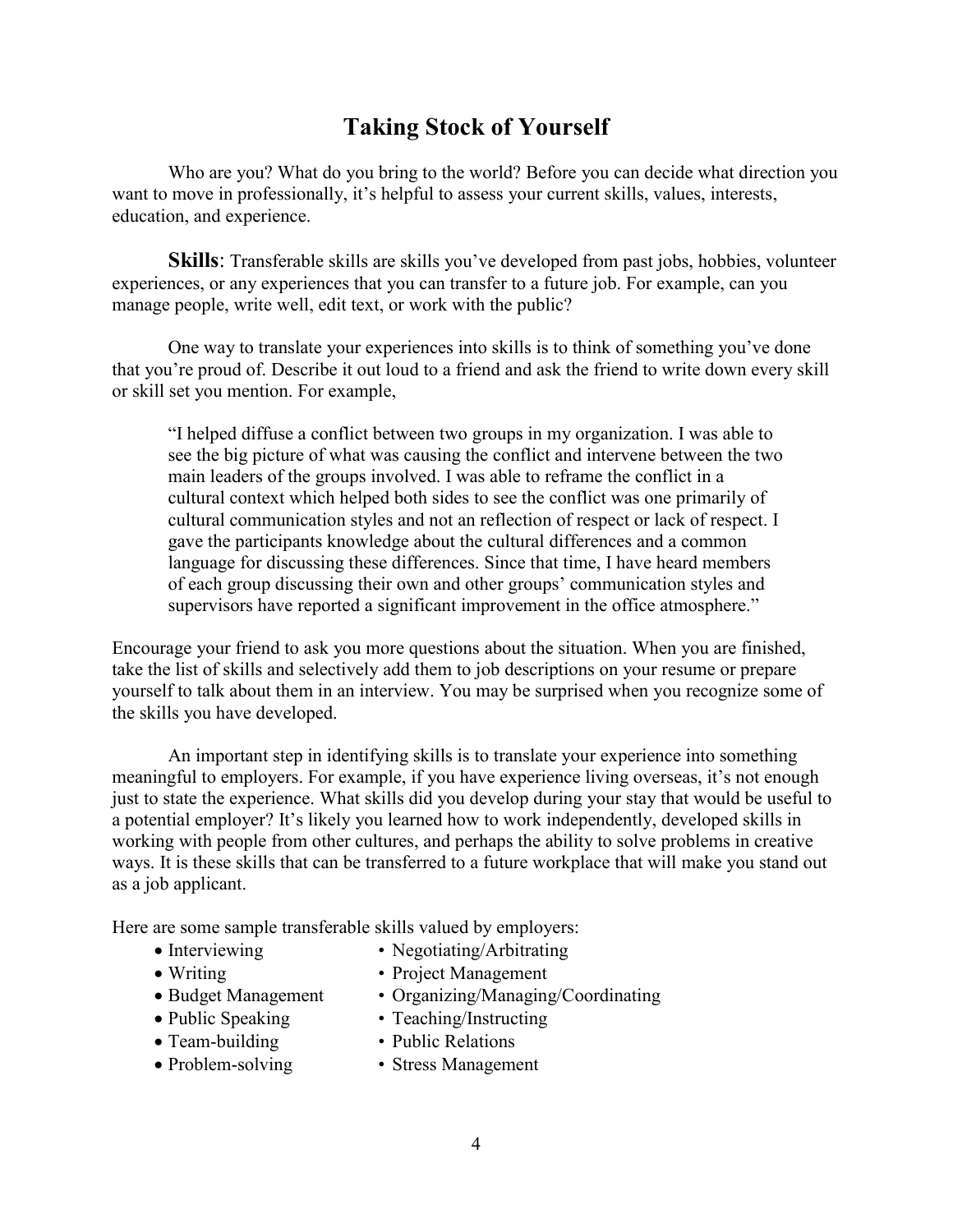There are many variations to this list but they all stress good communication skills. In some cases, employers might request *intercultural* communication skills by asking for the "ability to work on multicultural teams" or "ability to relate to clients from various cultures."

Early work by Larry Samovar and Al Weitzel (1979) in the *International and Intercultural Communication Annual*, identified a number of important qualities for intercultural work that are still relevant today. Two hundred institutions in both the public and private sector that had international dimensions were surveyed. While this is an older study, the attributes required for successful performance are still relevant. These attributes were ranked in the following order:

- The ability to analyze information
- Problem-solving skills
- Empathetic and critical listening skills
- Verbal skills
- Writing skills
- Organizational skills
- High personal stress tolerance
- Small-group leadership skills
- Sophisticated understanding of the values and patterns of thought of a particular culture
- The ability to understand a foreign language

**Values:** What is important to you when it comes to jobs and careers? It's important to think about your personal and work values when deciding what type of career will fit you. For example, is it more important for you to feel you are doing something that makes a difference in the world or makes a lot of money? You may want both, but if you had to choose, which is the most important to you? Do you want a job where you travel a lot or would you prefer to stay in one place? Many books on career exploration include sections on identifying your work and personal values (see the "Additional Resource" list at the end of this guide for possibilities).

**Interests:** What interests do you have that might enable you to bring something special to the job market? Usually those are the things that you know the most about and enjoy. If you have an interest in a particular country, region, or culture, for example, you may be able to use that knowledge in a job.

**Education/Credentials:** Few people can advance in the intercultural realm unless they have at least a master's degree in some field. Whether or not the master's or Ph.D. should be in intercultural communication depends on your goals and what employers need. Because most employers are looking first for non-intercultural skills, it might make you more marketable if you selected a degree in computer science, business, human resources, economics, social work, or some other area to add to your intercultural skills, perspective, and experience.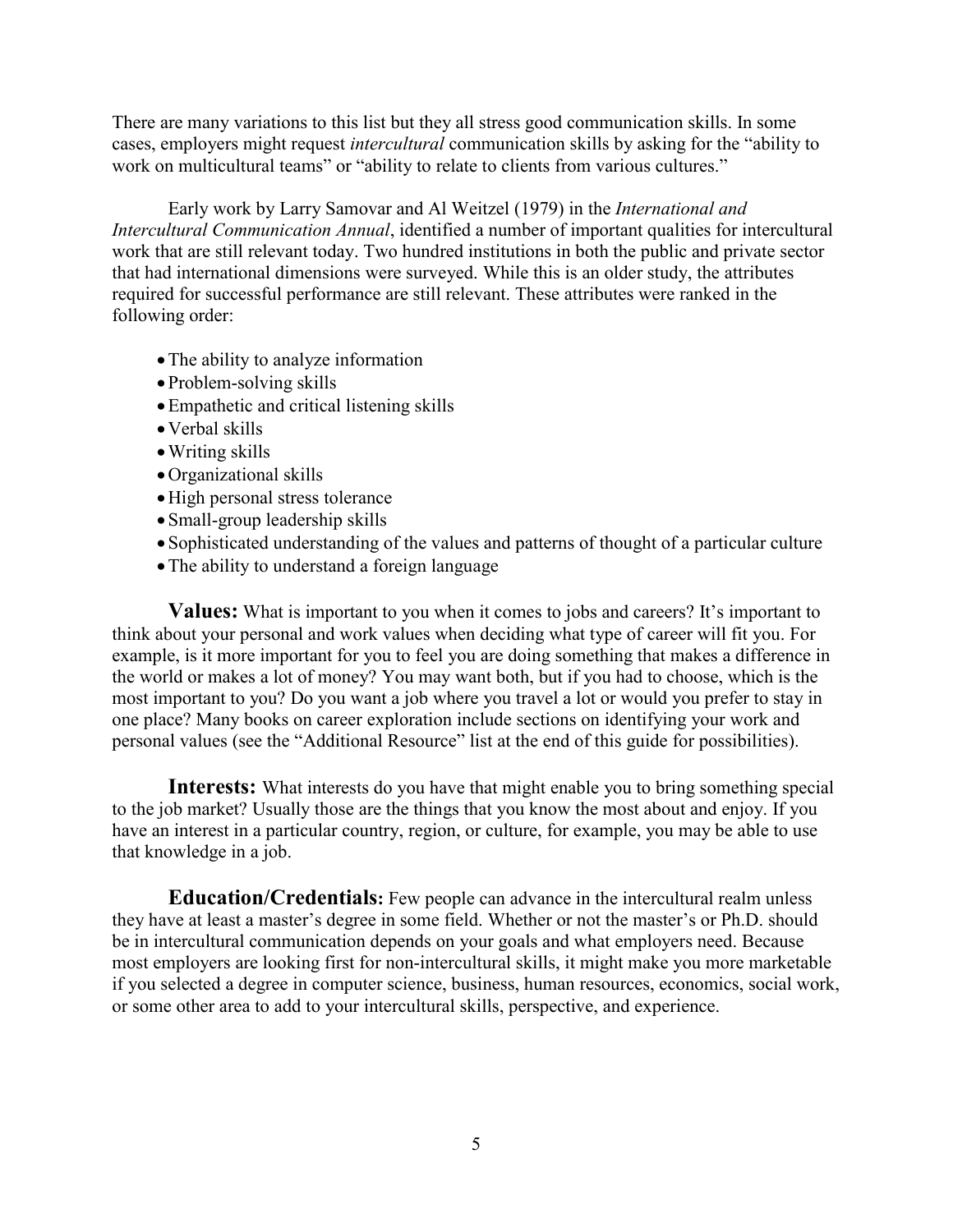Dr. Sheila Ramsey, an independent consultant in the fields of intercultural communication and international management, warns that a business-function focus is needed if one is to do well in a corporate or business climate. This includes abilities to do performance appraisal, needs analysis, program design, problem solving, and more. Since all of these functions are influenced by culture, intercultural skills enhance the business focus, particularly in areas of diversity and inclusion, quality control, team building, and technology transfer. She stresses you will be expected to "talk the jargon." However, a person should "go with his or her heart," she advises. "Don't get an MBA if you don't want to."

If you are wondering about your need for further intercultural education, you might ask yourself questions like these: Do I have a sound basis of knowledge in intercultural communication research and theory? Am I familiar with various learning styles, ways to deal with racism and ethnocentrism, various value and belief systems, and so forth? Can I confidently lead discussions and supply substantive background material to seminars and workshops? Can I state and support rationales to clients? If you are interested in training, are you familiar with methods, design, and techniques of implementation? Further intercultural education can help you develop expertise in these areas.

Many universities have advanced degree programs that focus on international or intercultural relations, international or intercultural management, international development, multicultural counseling, international education administration, intercultural education and training, and others. A few offer a degree emphasis specifically in intercultural communication. Most of these are in communication departments. Another route is to study with someone whom you respect as an intercultural mentor. This person could assist you in setting up a self-designed program in his or her university that could suit your needs. Finally there are several nontraditional M.A. programs that allow a specialization in intercultural relations. Some offer longdistance learning.

One resource you might find helpful is *Graduate Programs in Intercultural Communication and Related Areas*, available through the Intercultural Communication Institute (part of the Resource Directory given to Summer Institute for Intercultural Communication participants). This booklet lists residential Ph.D. and master's degrees in intercultural communication, limited residency degree programs, and some programs in related fields.

In addition to formal education, be sure to think about other credentials like teacher certification, professional licensure, and professional organization memberships. Professional association memberships and involvement shows that you are interested and involved in the field. Certification and licensure are required in some fields. In either case, joining and working in professional organizations is very worthwhile. Their conferences can provide opportunities to present papers or give presentations, as well as to continue your own learning. In addition, be sure to list on your resume any awards you have received which can be in some way related to the profession you are pursuing.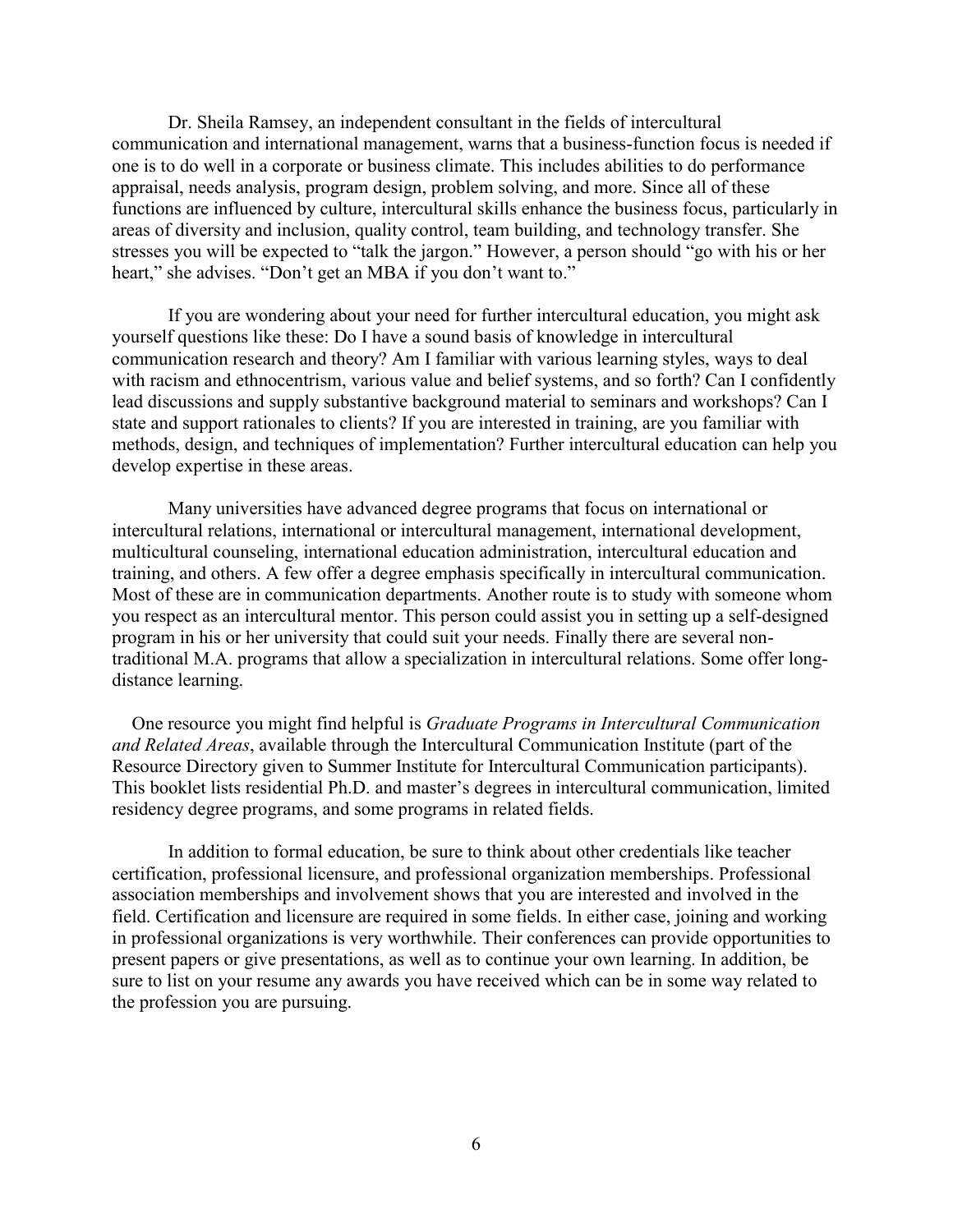**Experience**: What intercultural experience have you had, domestically or internationally? This can be work experience, experience you've gained through volunteer opportunities or hobbies, study in other cultures, or life experience. Many of these can be life-changing events. They can help you develop intercultural awareness as well as awareness of your own culture and self.

Experience with another culture gives you:

- 1. in-depth knowledge of at least one other culture—the language, customs, working habits, and other characteristics of life that provide background for culture-specific training;
- 2. the ability to shift frames of reference quickly, which contributes to creativity and problem-solving;
- 3. evidence that you enjoy challenges and can adapt to ambiguous and stressful circumstances;
- 4. familiarity with the problems that a person faces in transition to a new environment, situation, or business;
- 5. proof that you would be a good candidate for a position working with other cultures because of your previous record of adjustment and achievement.

What other attributes or skills can you list that have a direct correlation to your intercultural experience?

**Areas for further development**: Other important things to consider in your career assessment are your weaknesses, or more correctly, your opportunities for growth. For example, which of the areas above do you feel you need to work on? What skills would be helpful for you to develop? Everyone has areas they can improve.

**Changing careers**: Many people come into the field of intercultural communication from other careers. Rather than leaving the old career behind, think about how you can build on your existing expertise and add an intercultural focus. The skills and knowledge you've developed can be a big asset, directly or indirectly.

**Transitions**: Career decision-making and job searching are often inherently stressful activities. Be prepared to deal with issues of self-identity and loss (of the options you choose not to pursue) as you go through this process. Many people find it positive and reassuring to seek support from others in the process via support groups, friends and family, and even professional career development specialists. William Bridges' (1980, 2004) work on transitions identifies the process of dealing with both positive and negative change and is very helpful in developing perspective on this process.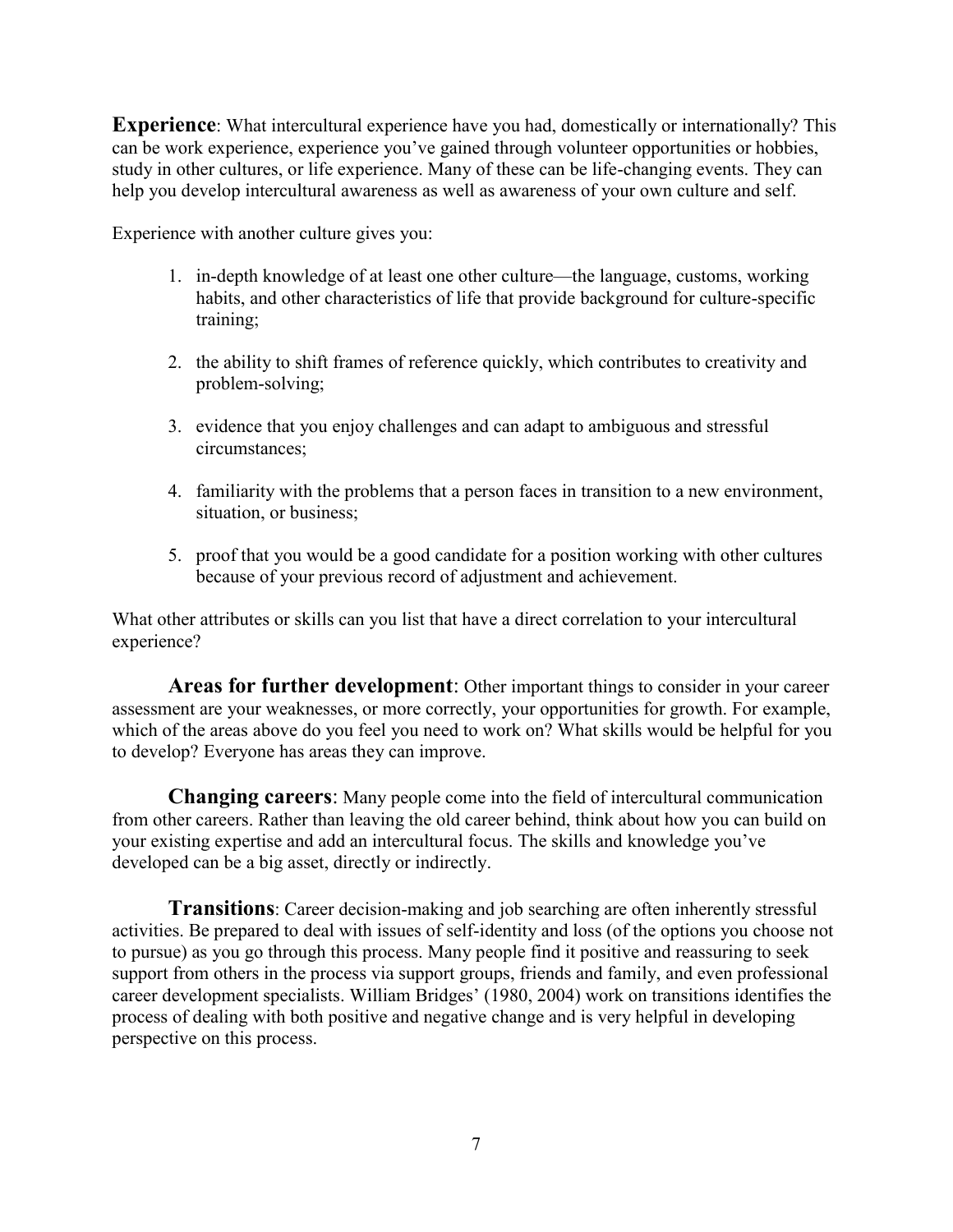## **The Changing Realities of the World of Work**

Internationally and domestically the world of work is constantly evolving. Economic ups and downs have forced organizations to reorganize, consolidate, and downsize, and intercultural jobs are not always seen as essential until a crisis occurs. However, there are often opportunities for consulting or contract work, as well as full-time employment.

The labor market has changed dramatically in the past few decades and will continue to evolve throughout the 21<sup>st</sup> century. One major shift is in the composition of workers in the labor market. Statistics from U.S. Bureau of Labor Statistics illustrate some of the changes in the United States. The labor force is aging. There are increases in the number of workers of Asian and Hispanic origin, and a corresponding decrease in the proportion of white (non-Hispanic) workers. These dynamics increase the need for everyone in the workforce to learn more about diversity and intercultural communication.

William Bridges (1994, 2004), an executive management consultant, anticipated many of the changes we have experienced in the labor market already, insisting that the modern world was on the verge of a huge leap in creativity and productivity, which we have seen and are still experiencing. He recognized that while there will always be enormous amounts of work to do, it is "not be contained in the familiar envelopes we call jobs." He equated today's struggle to find jobs like fighting over deck chairs on the Titanic. Not only are traditional jobs disappearing as a result of downsizing, restructuring, or layoffs, but the job concept itself is losing ground. The traditional, structured job, with job descriptions and responsibilities, is no longer adaptive and is being phased out. The trend is for employers to reduce full-time staff and look for specialized temporary help when the need arises. Futurist Tom Peters warned that the transformation of today's employees into "business people" rather than "job-holders" is "utterly wrenching" and that it will take decades. The result of these changes is that many companies now prefer to hire consultants, part-time employees, life-of-project employees, or contract workers for specialized needs, especially in intercultural fields. As traditional jobs with defined work descriptions are gradually being replaced by teams gathered for short-term work projects, middle management as traditionally defined has also changed, being replace by project management and managercoaches.

Bridges had a lot to say about getting through this transition period when some people still think in terms of "traditional" work. This transition is difficult because health, pension, and other benefits are often still locked into jobs. We have depended on jobs for identity, social circles, and security. Bridges' "new rules" to survive this change include the following:

> • Education will continue to be important; however, the skills and knowledge needed will be constantly changing. People must be able to think, communicate, and solve problems.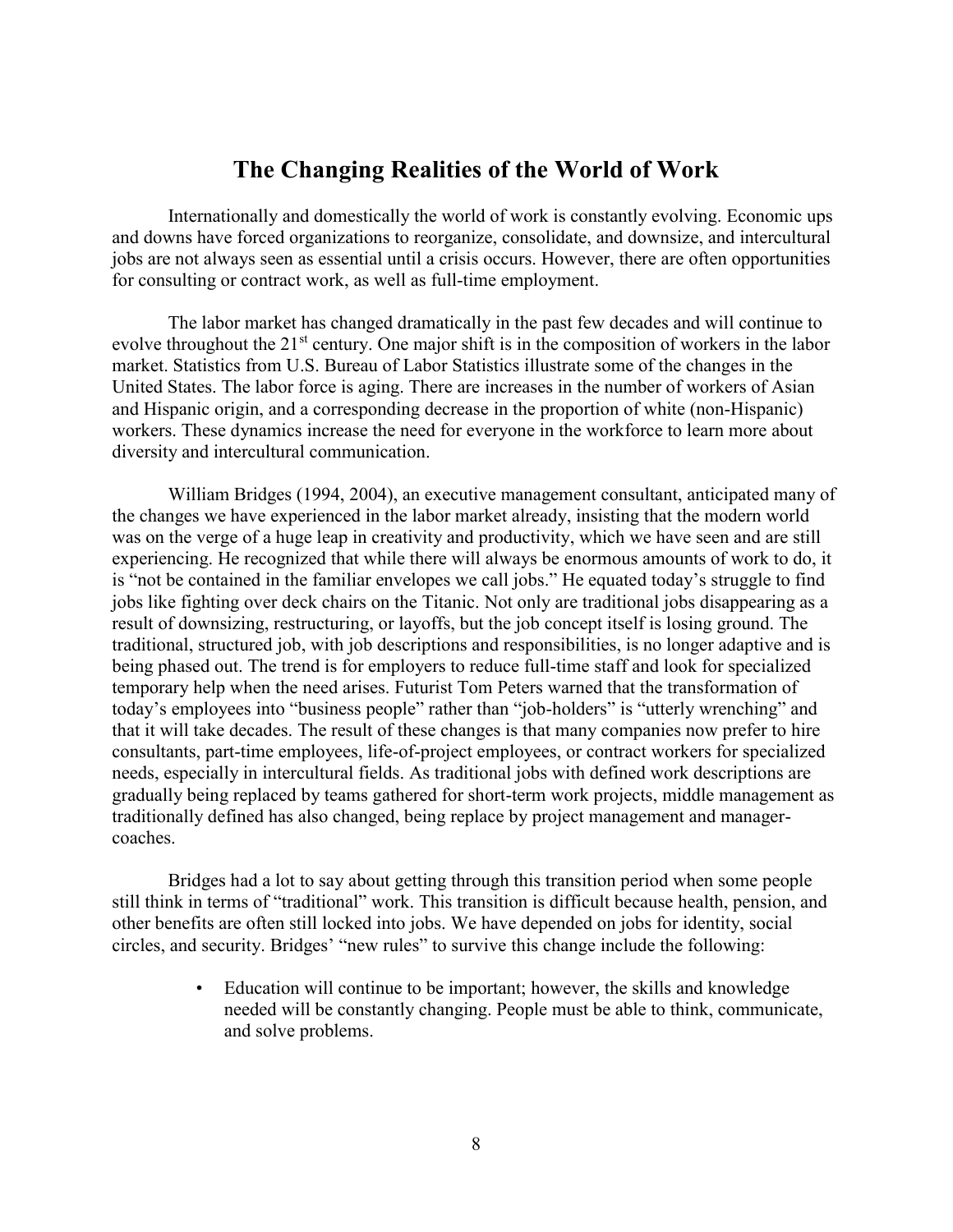- Look for "work that needs doing" and offer your services as an external vendor. Find ways to solve problems. Discover the essential things that you can do that technology cannot.
- Manage yourself as if you are a business: "Me, Inc." This includes sales, quality, development, customer service, marketing, and so forth.
- Watch for new opportunities where you can use and develop your skills and knowledge. More and more we are finding that people draw from many sources and on various resources to develop their own unique careers.
- Create your own benefit program. Learn about health care, retirement, and investments.
- Teach your children flexibility, how to cooperate with each other, and to be selfstarting, self-sustaining, creative, and have a clear sense of self—with dreams.

## **Things to Consider**

- **What type of organization would you like to work in—public sector (government), nonprofit, educational, or private (corporate)?** There are different norms in different types of organizations, different types of pressures, and different values. However, don't assume that all organizations in the same sector are the same either!
- **What do you want to spend your time doing?** You may want to be involved in primarily one task full-time or you may prefer doing a variety of tasks. You might prefer working with groups or working one-on-one. Most trainers start off performing other, more traditional functions and train for only a portion of their time. As they get more experience and expertise, the proportion of time spent training and working directly with clients may increase.
- **Do you want to work independently or as part of a larger organization?** Some trainers and consultants work as independent consultants, which can be very challenging. (See "Working as an Independent Contractor" on page 13 which briefly explores the pros and cons of independent consulting.) Others prefer to work within an organization or department in a larger corporation or institution that provides training services.
- **What industries are expected to grow?** In the U.S., the fastest growing areas for jobs are in health care and technology. Increases are also anticipated in the transportation industry and social services. All of these are potential areas for intercultural training and management. The number of jobs in the "job training and related services" occupations are expected to increase, with an increase for all training and development specialists (all specializations, *Occupational Outlook Handbook*). More traditional job training would benefit from the addition of an intercultural perspective as the workforce becomes increasingly diverse.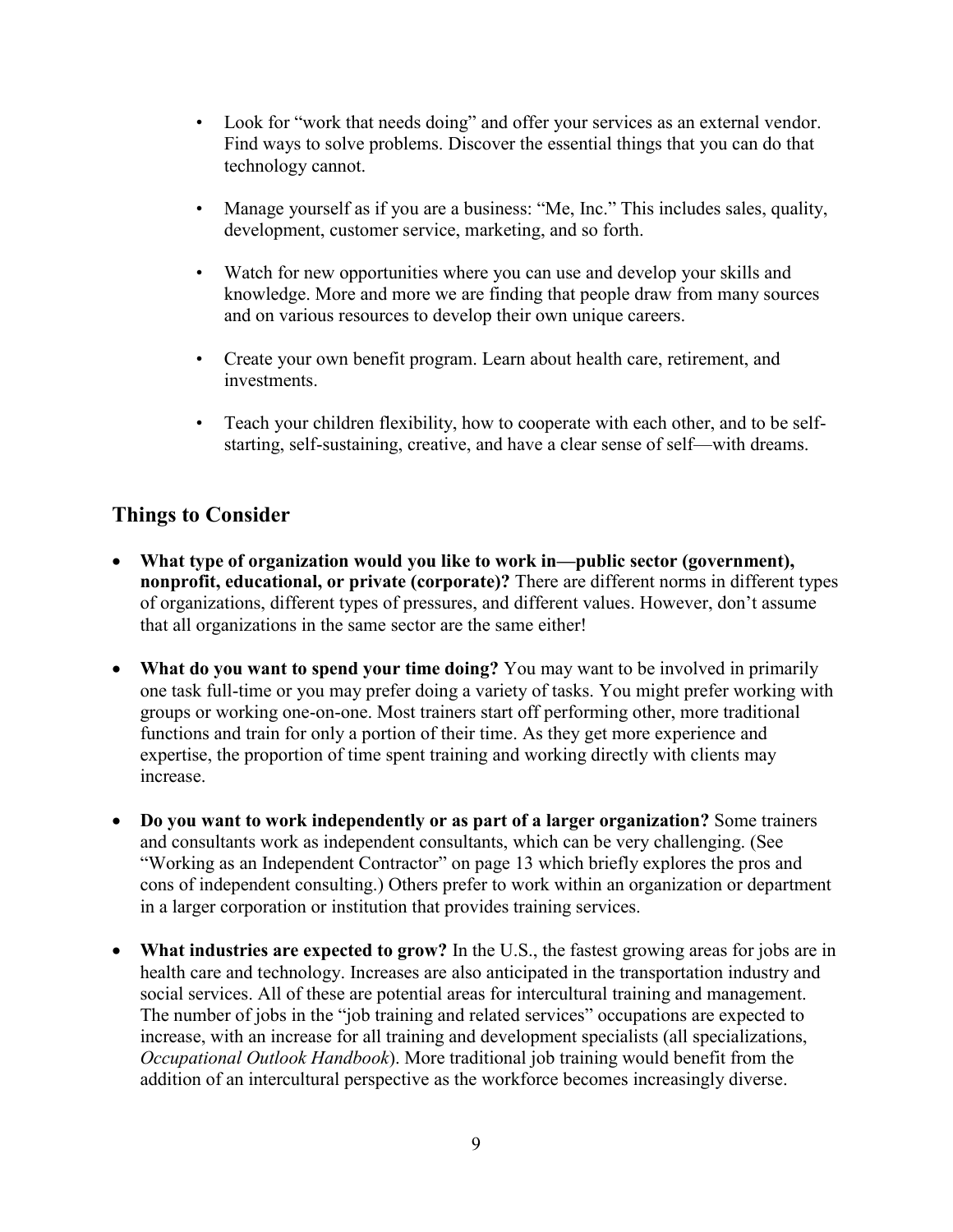# **Careers in Training**

Training has traditionally meant working with groups of people (small or large) to help them learn a new task, but can also refer to improving awareness or cognitive knowledge of an issue. Training may be short or long term, and mandated by an employer or voluntary. Intercultural training may be conducted by full-time employees of an organization (often as part of a Diversity Office or Human Resources) or by outside contractors. Relocation work is often grouped with training, but may involve working with an individual or family for a limited period (often just a few hours) to help them prepare to move to another location. While some trainers may develop their own materials, others may be required to use materials developed by the company that hires them.

### **Trainer Competencies**

Trainers need a variety of different skills and abilities in order to be successful. Some important skills are:

- Industry and organizational awareness: Understanding of both the industry and the specific organization or corporation, its culture, and goals.
- Business function focus and understanding: General knowledge of how the business world works.
- Leadership skills: Skills in influencing others, getting support for training and for change in the organization.
- Technology awareness and competence: Computers are changing the way training is delivered. It is vital that trainers have knowledge of new training delivery methods.
- Culture focus: Intercultural trainers need to be able to see and help others see both the influence of member's cultures on the organization and the organizational culture.
- Systems view: The ability to see beyond specifics to the larger picture of goals, impediments, and results.
- Human relations focus: "People skills" to teach, counsel, and lead.
- Competence focus:
	- Knowledge of intercultural communication and social science theory (the "why")
	- Ability to speak, write, and listen well
	- Ability to solve problems
	- Ability to be sensitive to the climate of organizations and the needs of clients
	- Ability to be able to organize, budget, plan, manage, evaluate, and research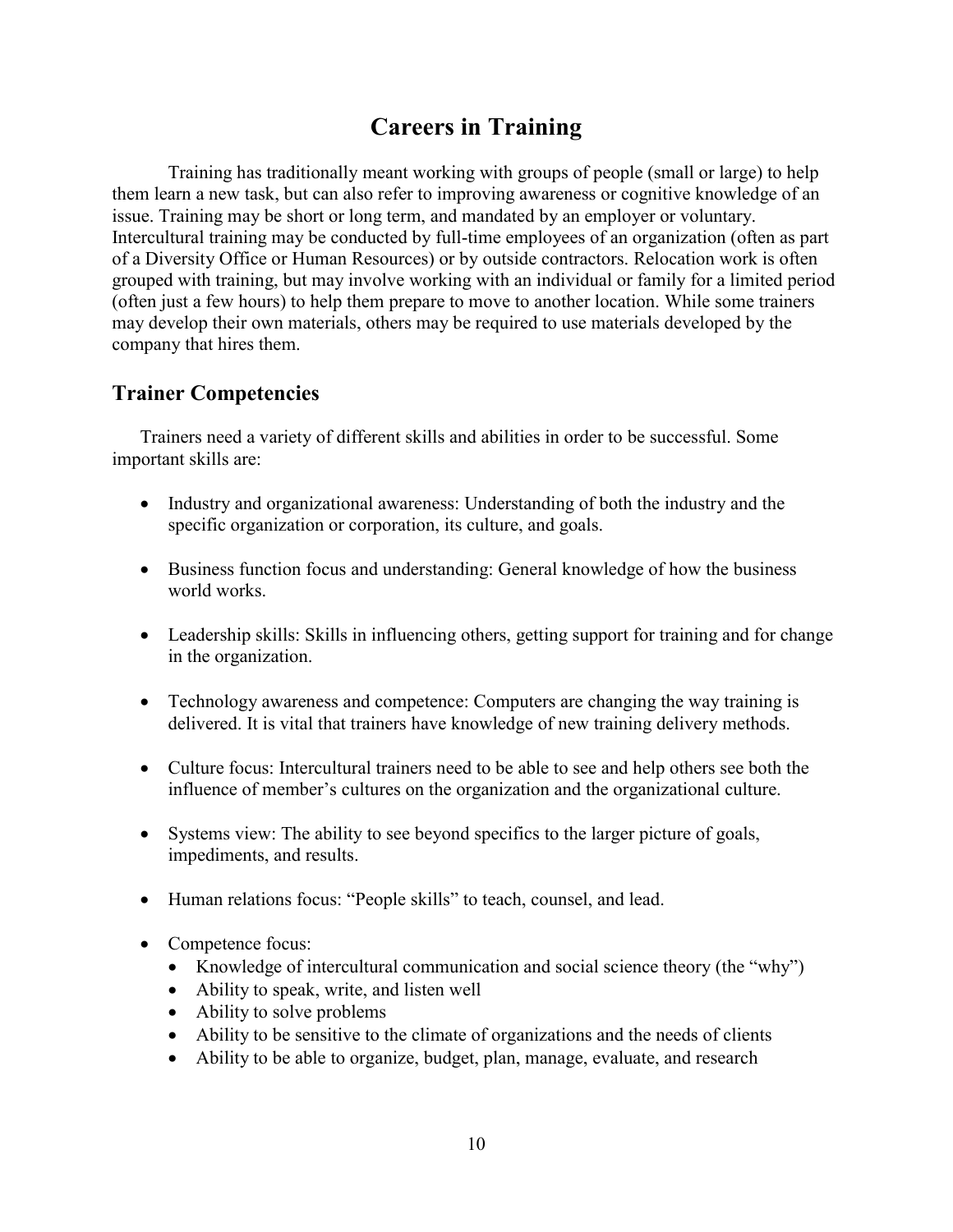## **Training in the Corporate World**

The Association for Talent Development often focuses on the future of training in their publications  $(T + D)$ . Some of the trends they identify include:

- The workforce has become both more educated and more diverse. Training practices will have to change to become more sophisticated and appropriate for their audiences.
- Technology, including social media, and cloud computing, affect the way that training is delivered and training departments will have to continue to find different ways to deliver training. Technology-based delivery of training will continue to increase and trainers will both work with technology experts and become more technologically skilled themselves.
- Corporate restructuring means that more and more individuals are be employed in small- and medium-sized organizations. These organizations traditionally offer less training. This is an opportunity for contract trainers and consultants to offer their services. This also means there are more trainers working as one-person, full-service training providers within companies.
- Corporate training departments are smaller as more training is outsourced. Training departments often function more as internal consultants and managers of external providers. They also do more train-the-trainer work with front line managers who will train their supervisees.
- The focus has shifted to improving performance of employees and producing measurable results. Training is more aligned and integrated with the work itself.
- Companies put more emphasis on being "learning organizations." Trainers facilitate learning tied to organizational goals. As a result, they must understand the organization and the industry.

The ATD State of the Industry Report describes increases in the amounts of money spent on training and the proportions of people trained. In addition, it notes increases in the number of outside providers of training, the emphasis on skill-based training, and the use of learning technologies. Although much training is still delivered in a traditional classroom, increasingly training is also delivered by a variety of technological means. The trend is also divided by industry and "leading-edge" firms as compared to all others. Interestingly, many of these training trends also apply to non-profit and public sector. There, as well, more emphasis is being placed on technology and efficiency.

If you are moving into the intercultural consulting field, one area to explore is employee relocation training. More corporations are seeing the need for assistance for both employees and their families in the process of adjusting to a new location. The Employee Relocation Council (Web: www.erc.org) is a membership organization of providers of services from real estate brokers to educational counselors. Consult them for more information.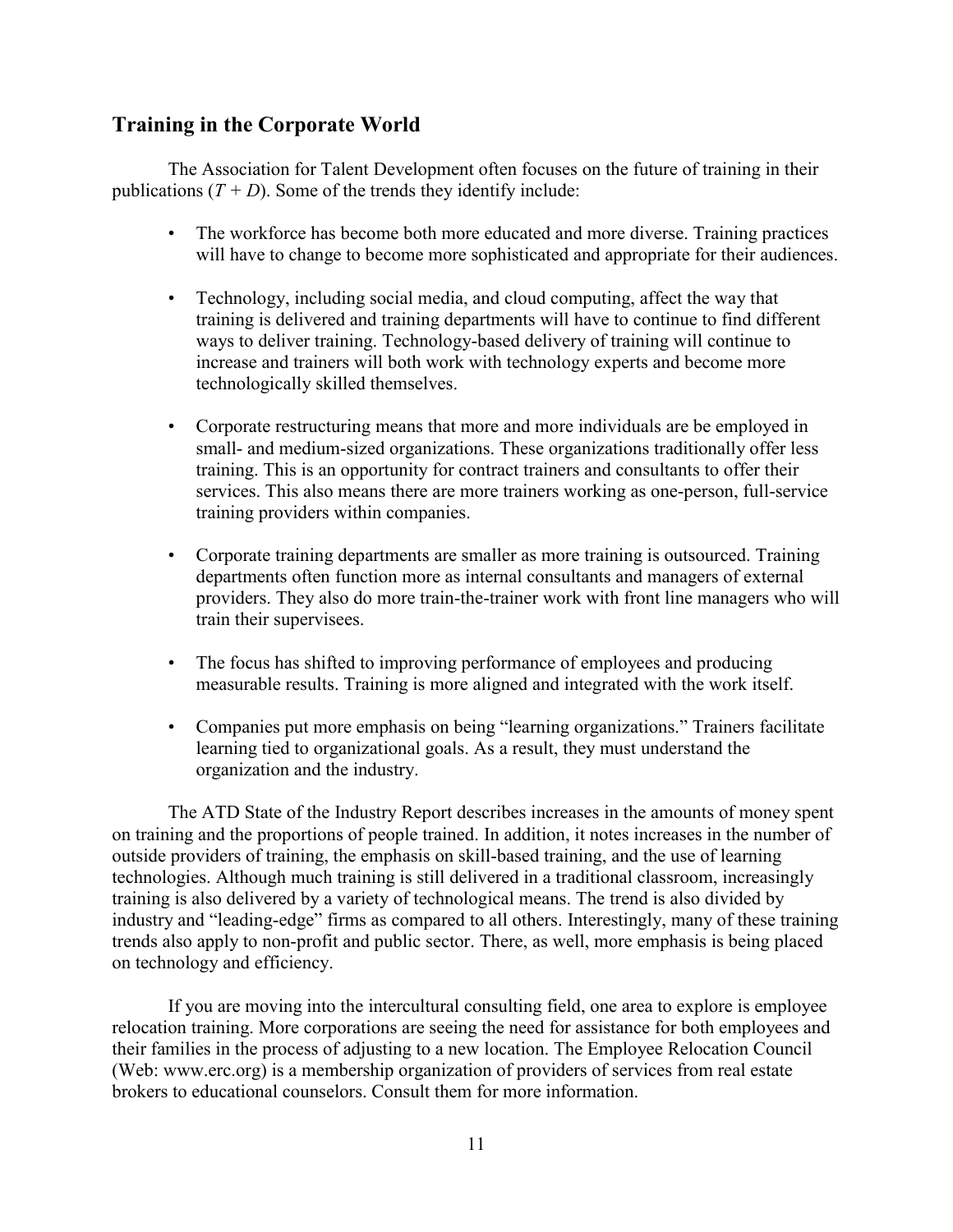# **Coaching**

Coaching is working one-on-one, often with a manager or an employee who has been recognized as having strong potential, to help them improve their performance or solve problems. This may include helping employees prepare for overseas assignments, helping them during that experience, helping family members, and helping with re-adjustment upon return to the home country. It may also involve helping managers with their ability to supervise and communicate with their employees, or other types of complex managerial tasks.

In addition to the skills listed above for trainers, Coaches need to be able to develop interpersonal rapport and help individuals to identify and reach their own goals. In order to do this they need excellent listening skills, the ability to help clients reflect, and the ability to provide feedback.

Coaches often work by phone or other synchronous technological means, on a regular basis over a period of time. They are usually independent providers, most often hired by the organization in to provide services to their employees, but may be hired by individuals as well. Coaches may be certified through the International Coaching Federation.

# **Consulting**

Consulting is more complex than training or coaching. It involves working with employees of an organization to diagnose a problem (often involving a needs assessment), and then recommending interventions to remedy identified concerns. Those interventions may include training or coaching, but may also involve a change in policies, procedures, or organizational structure. As a result, it requires a much broader skill set (in addition to the trainer competencies listed above) and more sophisticated level of knowledge and experience. If largescale training is recommended, the consultant may design the training, but hire others to conduct it. While large organizations may have internal consultants, most consultants work for consulting companies or as independent contractors (see below).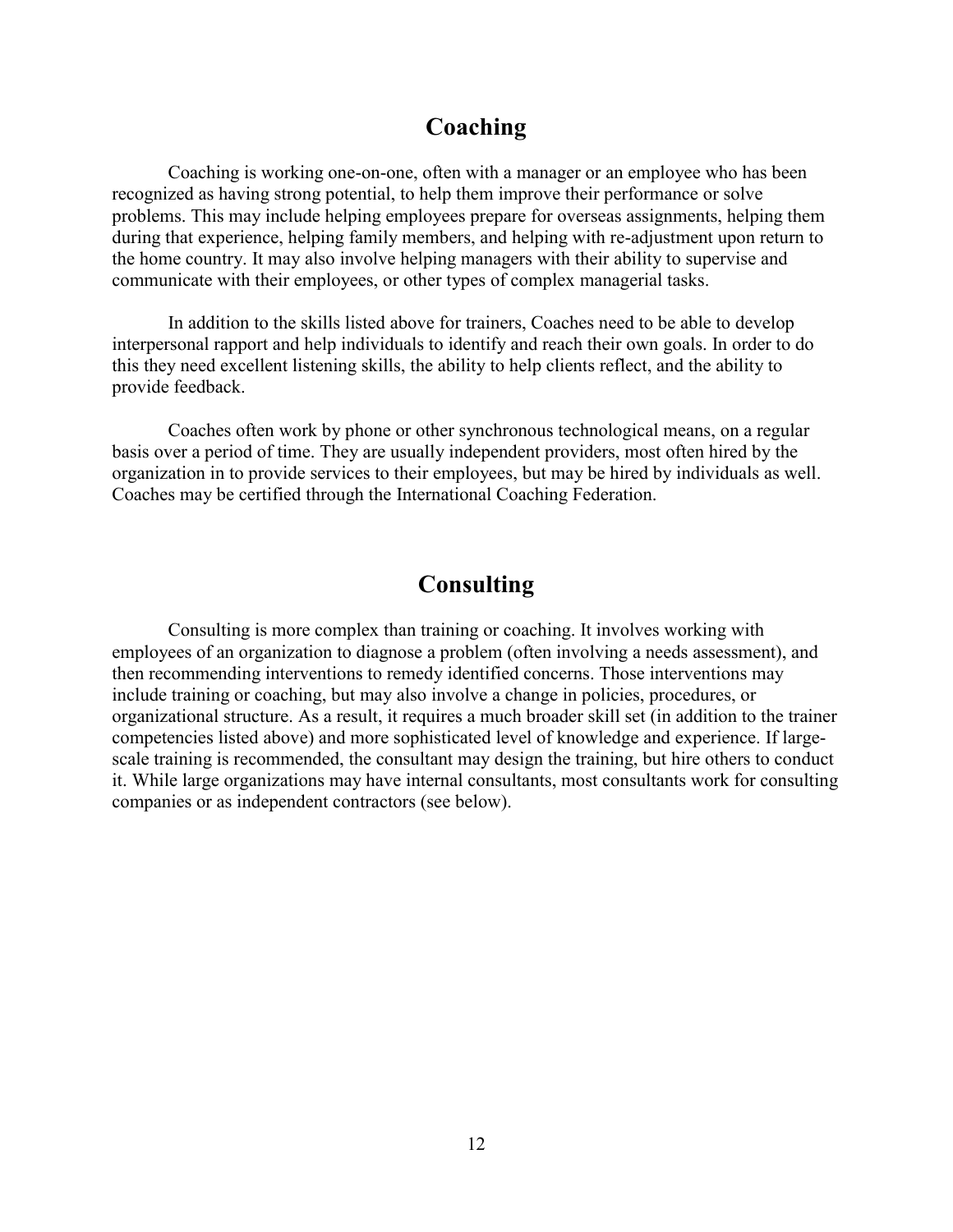# **Working as an Independent Contractor**

The best advice anyone can give you about working as an independent consultant, trainer, or coach is "Don't quit the day job." Although it is true that significant income and opportunities are possible, these are usually available only to individuals at the highest levels of expertise and many years of experience. On the other hand, occasional consulting as an adjunct to your fulltime job might give you both the experience and the perspective to decide if you wish to pursue it full-time. If you are in a situation where you don't need a full-time income, working independently might be something to consider, but keep in mind that it may not be lead to a lucrative income. It is also possible to develop relationships with other independent contractors, where you share referrals and work together on larger contracts, but this involves developing a network of peers you trust and work well with. Many independent providers also work as subcontractors with consulting companies.

It is generally accepted that owning one's own business requires many hours a day, seven days a week, and start-up capital (at least one year's salary is recommended) to get established. In addition to having the background, knowledge, and performance skills already mentioned, contractors must be willing to be perpetual job hunters. They are always in the process of selling themselves and their services, to those who may or may not see the usefulness of intercultural expertise. They must also be familiar with (or hire people to help them with) budget analysis, cost accounting, tax accounting, advertising layout and design, and all the other business functions. This may sound formidable, but the changes that are already underway in the workplace warn that preparation for self-employment may be very wise. The trend toward downsizing and outsourcing, as discussed above, may mean that many more individuals pursue this type of work.

Many intercultural or diversity consultants specialize in particular industries or types of problems. The concerns of an organization remedying a history of racism may be very different from one that is developing a leadership program to improve their global leaders. In addition, the knowledge of specific industries or types of organizations may be relevant when making recommendations. Networking and word-of-mouth referrals are vital in this context.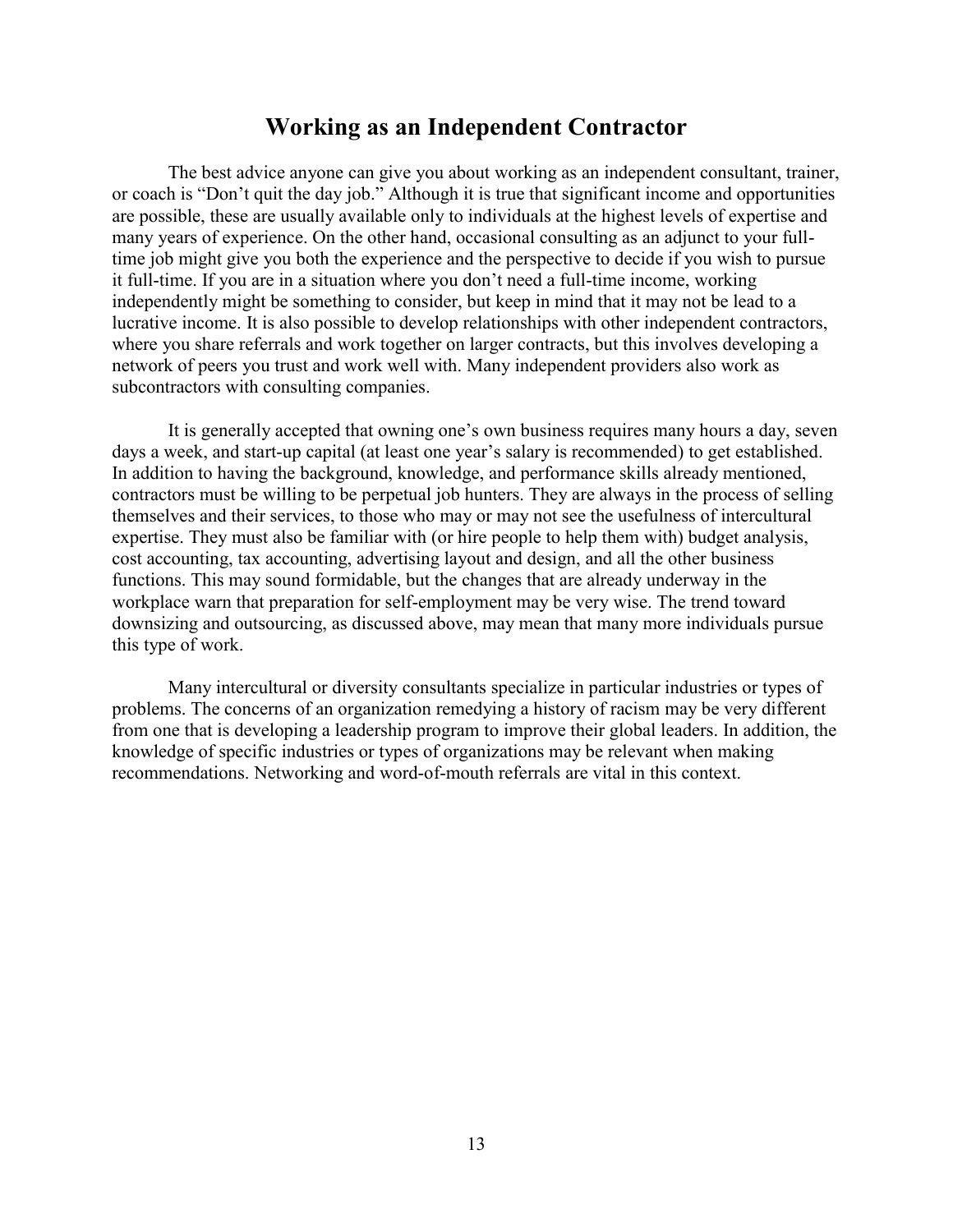# **Careers in Education**

Careers in the field of education include teaching as well as working with students, faculty, and staff outside the classroom. Both realms offer many opportunities to educate students about intercultural differences and communication.

### **Teaching Jobs**

**Teaching Communication:** Teaching intercultural communication at the college/university level usually requires a doctorate degree. Most professors of intercultural communication work within departments of communication or speech communication and, in addition to teaching, do research and writing. Professional associations for professors include International Academy for Intercultural Research (IAIR) and the Society for Intercultural Education, Training, and Research (SIETAR).

**Teaching English Language and Other Languages:** Although many teacher training programs include little or no mention of intercultural communication, one opportunity to work with students from many cultures is in the language classroom. Teaching English as a Second Language (ESL) is the teaching of English to non-native speakers in an English-speaking country. English as a Foreign Language (EFL) is teaching English in a non-English-speaking country.

Qualifications for teaching positions depend on the setting and level. Teaching K-12 generally requires a teaching certificate as well as training in TESL/TEFL. Full-time positions at community colleges and universities have become quite competitive. The minimum requirements is often a master's degree, however, some applicants in popular markets may have doctorates. Overseas, qualifications vary by country. In many countries, a master's degree is required for teaching at the college or university level, but a bachelor's degree is adequate for language schools or private teaching. References for teaching jobs are listed in the bibliography under "Education" and "International." The professional association for English language teachers is Teachers of English to Speakers of other Languages (TESOL).

**Teaching in Other Fields:** Intercultural communication knowledge and experience is helpful for teachers at any level and in any subject area for working with students and general classroom management. Intercultural communication can also be incorporated into content areas, especially in the fields of anthropology, sociology, business, international relations, politics, area studies, linguistics, and education, just to name a few. Each of these areas has its own professional organization, some of which have special interest groups for intercultural communication and teaching about culture.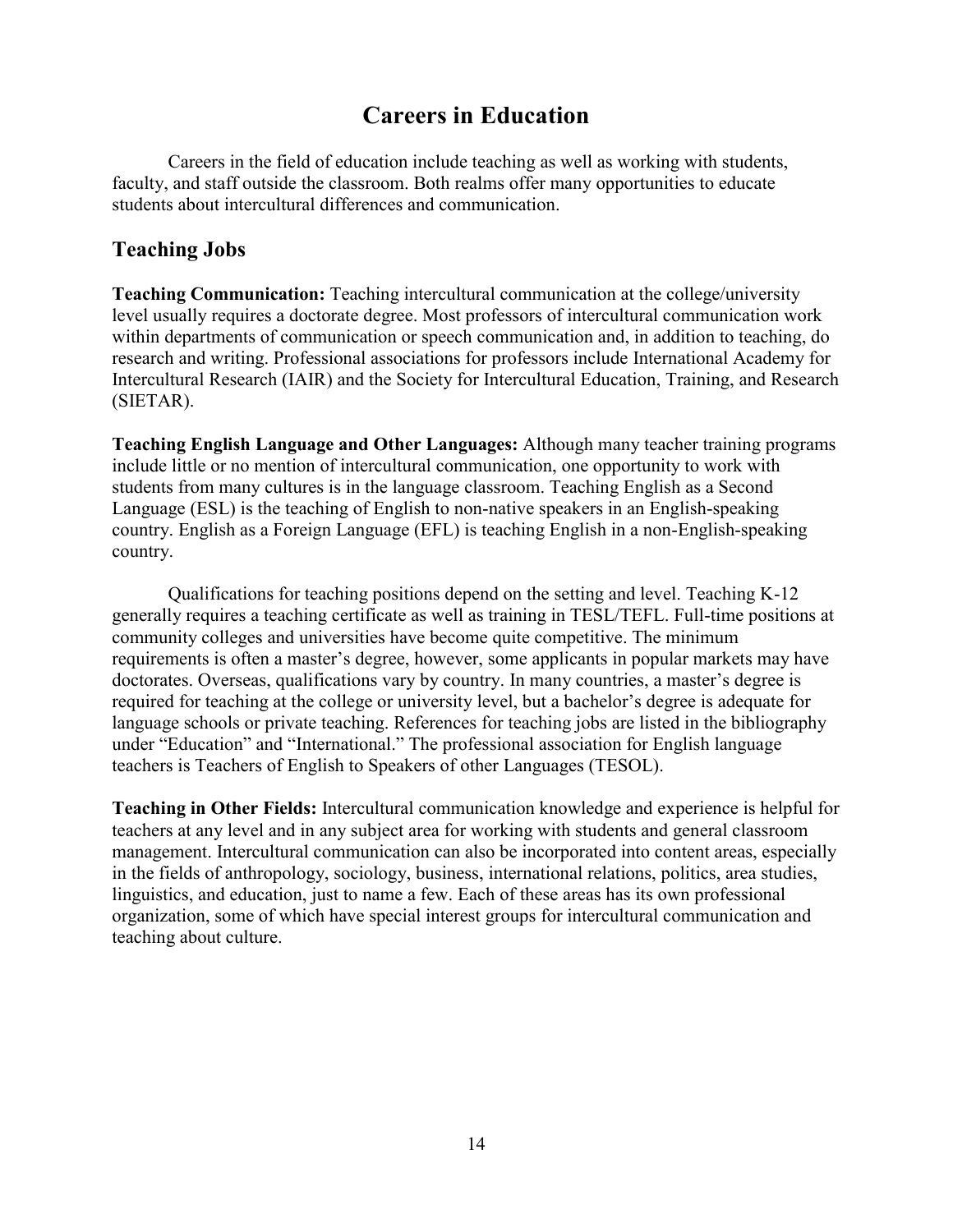## **Non-teaching Jobs**

**International Educational Exchange:** The options for working in international educational exchange are to work with foreign students (as a foreign student advisor, admissions specialist, or related position) or in study abroad programs at colleges and universities.

Foreign student advisors work with students studying outside of their own country and usually returning to their home country. They also work with foreign scholars who are teaching and doing research. Since 9-11, greater emphasis has been place on the documentation of students and monitoring of their progress. Generally, foreign student advisors are involved in some or all of the following:

- Student admissions
- Advising students on cultural issues
- Immigration and visa regulations
- Counseling students
- University regulations
- Assisting students with housing
- Orientation of new students
- Intercultural programming
- Assisting students to connect with the community

At larger institutions, there may be individuals in the admissions office who handle recruiting and pre-admission services. Requirements for foreign student advisors vary greatly by institution.

Study abroad advisors or directors work with students who want to go overseas to study for a semester or a year. They may run and administer programs or simply help match students with programs run by other universities. In addition, short-term programs for overseas study during vacation times are becoming more popular in recent years as an additional source of revenue for universities. These may be held in conjunction with a course and be led by a professor. Sometimes these are marketed to non-students (alumni or members of the community). As with foreign student advisors, requirements vary greatly; however, marketing and managerial skills, as well as knowledge of the cultures where students are going, are often necessary.

NAFSA: The Association of International Educators is the professional association for individuals and institutions working with international educational exchange. NAFSA has divisions for individuals working with foreign student advising, study abroad programs, administrators of English language programs, admissions personnel, and for community volunteers. There are also two professional educator groups – one for overseas advisors and the other for program agencies, such as Institute for International Education (IIE).

There are, as well, many organizations that provide overseas programs for high school students. They not only need trainers but people who actually accompany the student during their travel. The organization that sets standards for organizations involved in high school exchange programs is the Council on Standards for International Education Travel (CSIET).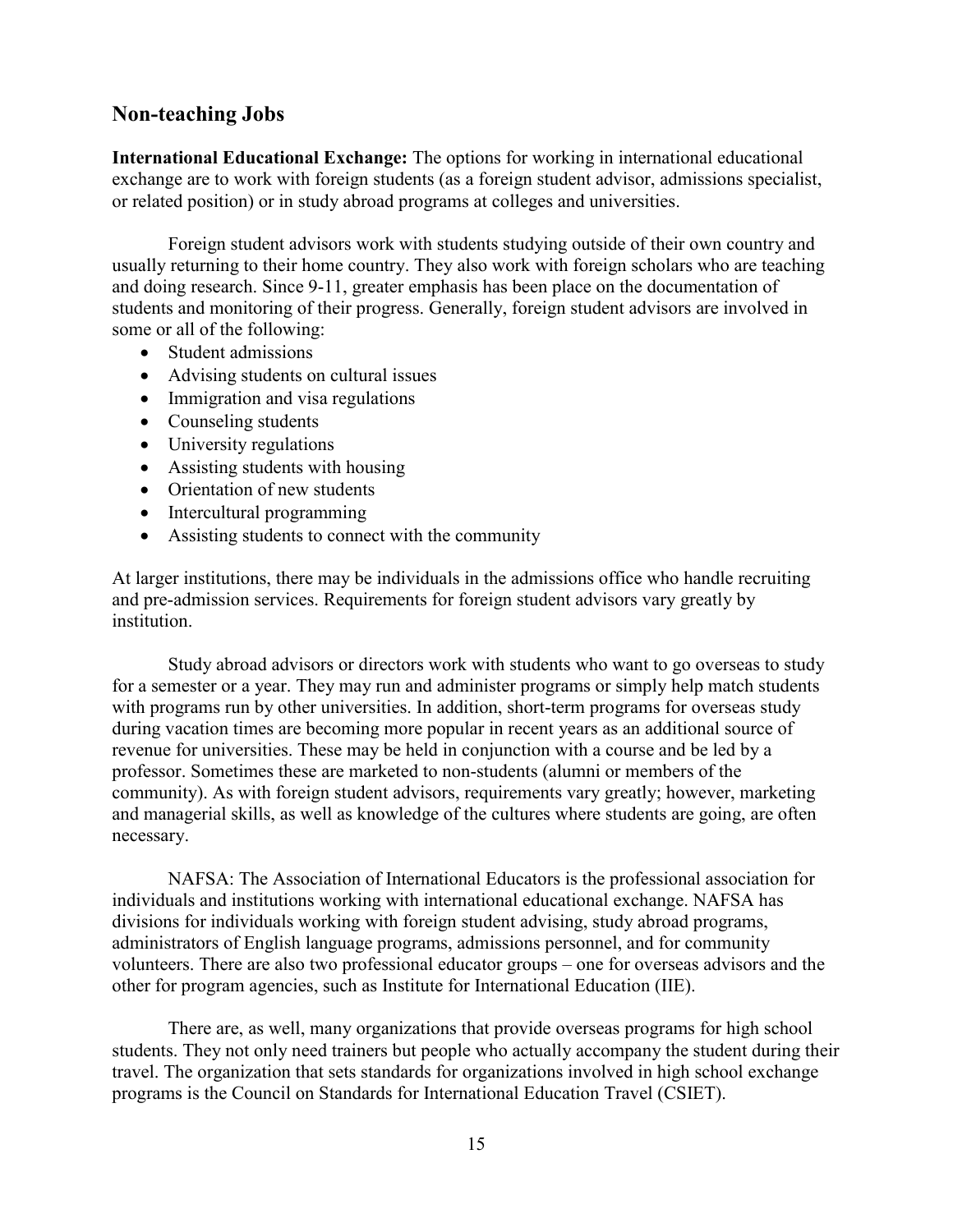**Student Services:** Opportunities in student services include working with students in a variety of settings outside of the classroom including residence hall, student activities, career centers, campus ministries, and academic advising.

One area that deserves special note is the area of counseling. In working with students at colleges and universities, cross-cultural counseling skills are becoming more and more important, as well as a general grounding in intercultural communication skills and theory. Often intercultural conflict, culture shock, and developing personal values are issues students are dealing with in their college years. Both international students and those studying in their home countries are frequently dealing with those culturally different from themselves in a more intense way than they have experienced before. As they are exposed to new cognitive concepts, their internal re-construction of categories to deal with difference may lead to confusion and frustration. Most counselor education programs now require at least one course in cross-cultural counseling.

Qualifications for jobs in student services vary, depending on the institution. Some require master's degrees. There are a variety of organizations that exist for student service professionals, including the American College Personnel Association (ACPA), the National Association of Student Personnel Administrators (NASPA), and the American Counseling Association (ACA).

**Administration:** Directors of programs or departments, deans, and other administrators certainly have many opportunities to utilize intercultural communication skills, and may also be in a valuable position to further intercultural communication education and awareness programs. More than faculty and staff, they may be able to influence change in intercultural education, both in and outside the classroom. Jobs in administration depend on the institution and positions and requirements vary greatly. Consult with administrators in the areas you are interested in pursuing. *The Chronicle of Higher Education* is a source of information about jobs and trends in educational administration.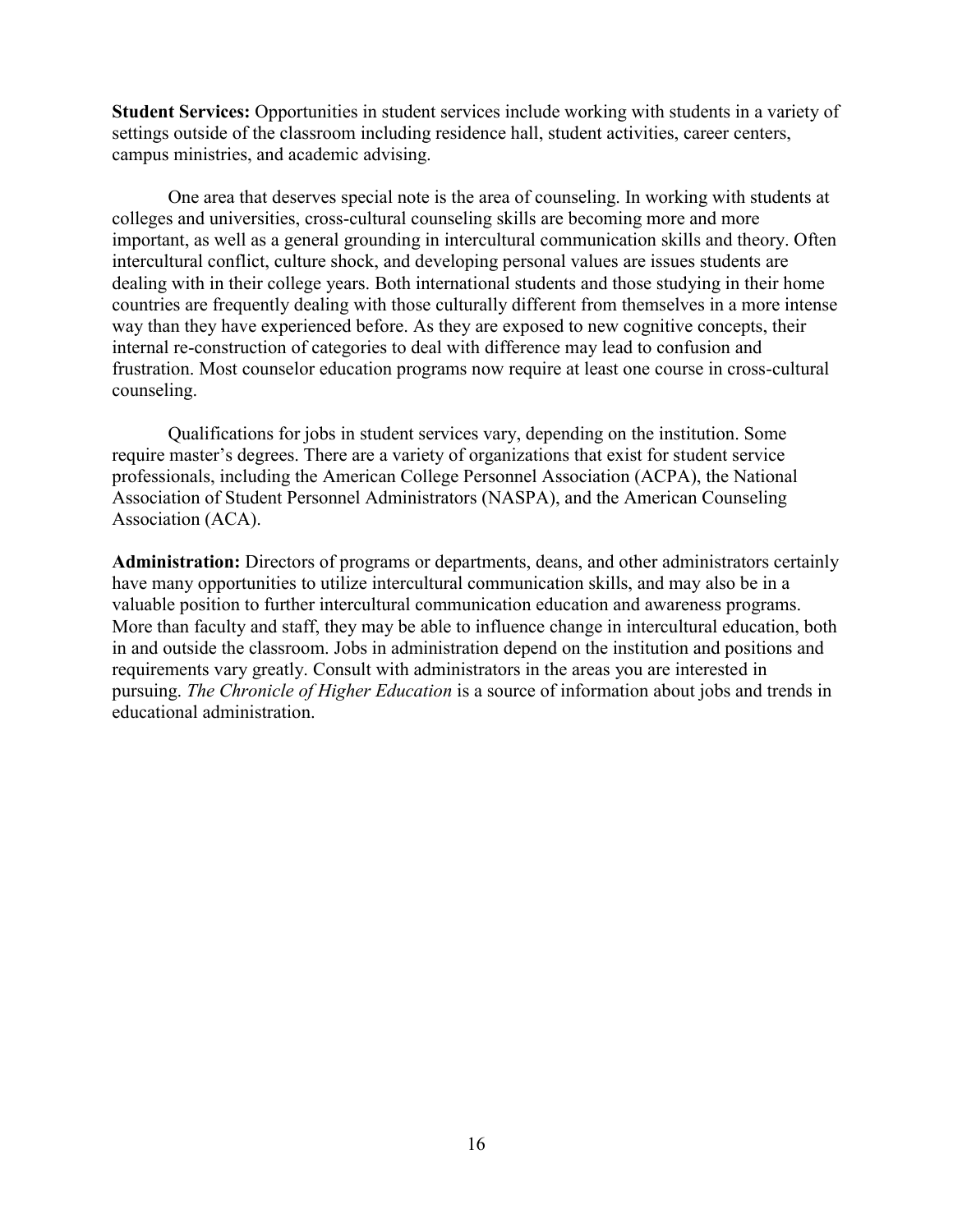## **Careers in the Nonprofit and Public Sectors**

In addition to opportunities in corporate and educational settings, there has been a dramatic growth in intercultural opportunities in nonprofit organizations and the public sector in the last few decades. From hospitals, police departments, and city government, to emergency response organizations and those serving diverse communities on long-term issues, there is a clear need for professionals with expertise in working with diverse populations and training others to do so, as well. While many of these types of organizations will hire people on a contract basis to provide training, some are large enough (and see the need) to have dedicated diversity and inclusion/intercultural professionals.

Diversity and inclusion programs in federal, state/province, and local governments are becoming increasingly important, both addressing racial issues and refugee/immigrant populations. Some communities have positions focusing on diversity or inclusion, while others include this as part of the mission for many different jobs and have training and evaluation on diversity issues for people in all positions. Get to know people in the locations where you are interested in working to find out how diversity and cultural issues are included in their employee base.

In addition to other public sector positions, intercultural communication work is increasingly recognized as important in both the criminal justice and health care systems. While some hospital systems are public and others are corporate-owned, all face issues of cultural diversity within healthcare teams and between patients and providers. Some hospital systems have specific offices with professionals who train providers on diversity issues and advocate for patients when there are intercultural challenges. In the criminal justice system, there are similar diversity concerns and increasing recognition of the need for intercultural work from policing, to the judicial and prison systems, especially around issues of implicit bias and historical mistreatment.

If there is a specific sector you are interested in, work to build expertise in that area. For example, if you are interested in working in healthcare, there are numerous publications and professional organizations within different specialty areas that address research and practice related to cultural issues. In addition, there are online discussion groups and conferences related to intercultural healthcare. These provide opportunities for both learning and networking with those already working in these areas. While you do not have to have medical training to work in healthcare, knowledge of the specific concerns, challenges, and vocabulary of the medial field, as well as the ability to communicate with healthcare professionals are all vital.

In addition to public sector opportunities, there are numerous nonprofit organizations whose missions focuses on issues of culture and diversity. Whether focused on a specific cultural group or a context or issue, knowledge of and expertise in intercultural communication is valuable in the nonprofit sector. Opportunities are extremely diverse, so focus on the problems you want to help solve or the needs in the community where you want to live. Organizations like Idealist.org can be helpful in finding job listings. However, if there is a specific area, region, or organization you are interested in, you are best to regularly review local websites and build relationships with people in those contexts.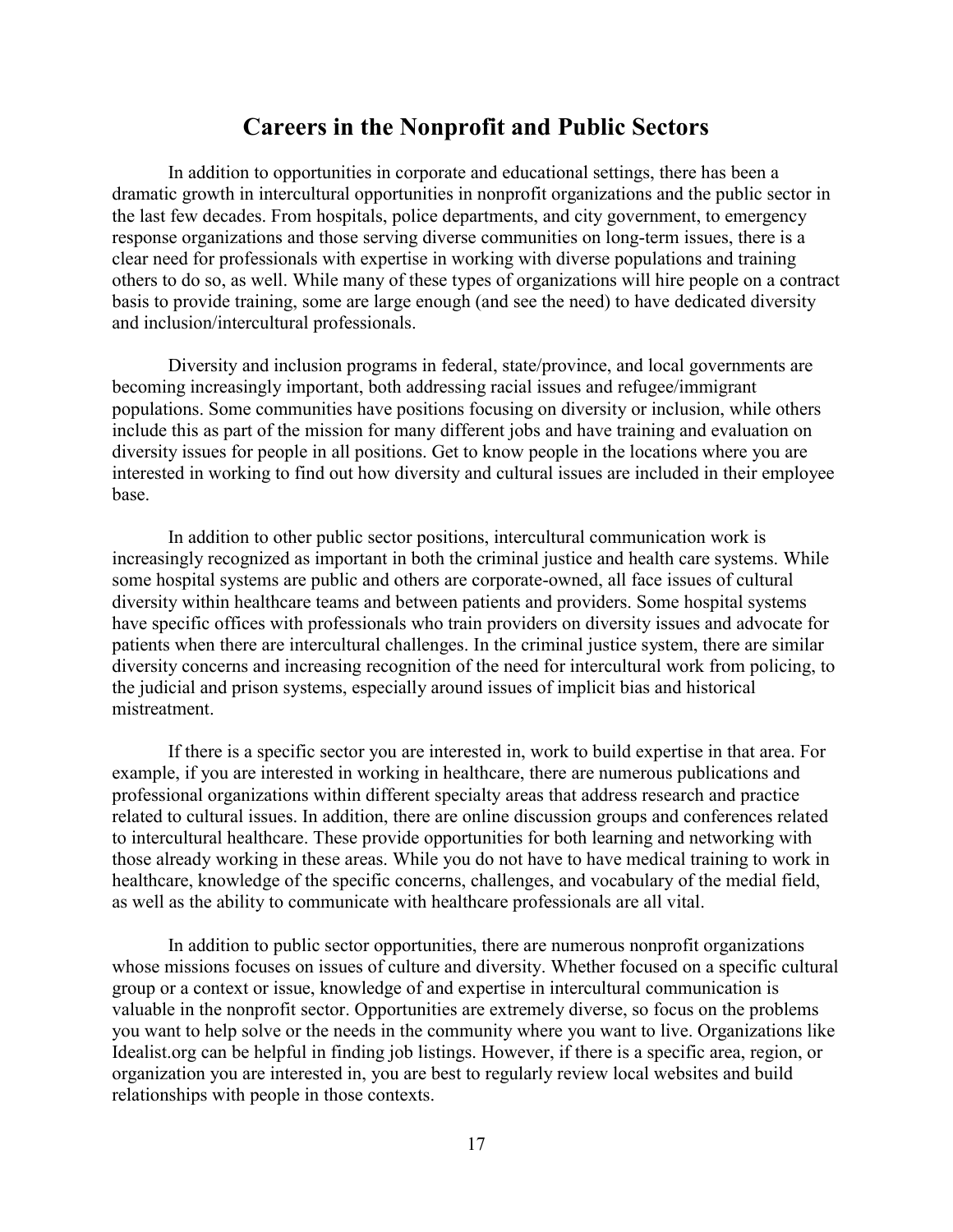# General Recommendations from Experts in the Field

A few years ago, some faculty members from the Summer Institute for Intercultural Communication and other senior professionals in the field were asked "What advice would you give to those who want a career in intercultural training?" Here is what they said:

- Get training and experience in management, education, training, anthropology, psychology and work in the field as a general trainer or manager or educator and begin to add intercultural communication/diversity components as your skills, reputation, and experience increase.
- Go to graduate school.
- Get an MBA if you want to work in business.
- Work with an experienced person in the field!
- Find a mentor.
- Take initiative to get experience—for example, teach classes at local adult schools and community colleges, volunteer for crisis hotlines, and give presentations to business, management groups, and community groups. Network with colleagues in field through organizations such as ASTD, and SIETAR.
- Subcontract or joint venture on projects with larger consulting organizations.
- Write articles for journals, newsletters and other relevant publications. If you have done any interesting research or projects—write up your findings. If you haven't yet, design and implement some so you can write about them. Relate all your work to business or organizational issues, for example, customer service, or work group conflict.
- Do serious work abroad.
- Do serious intercultural work in the U.S.
- You'll need practice—volunteer to help other trainers and follow-through with volunteering. Be specific about how you can help (saying "I can help in any way" is hard to respond to).
- Be skilled in another area and combine it with international expertise, whether it be computers, training, or other areas.
- Do it as part of another job.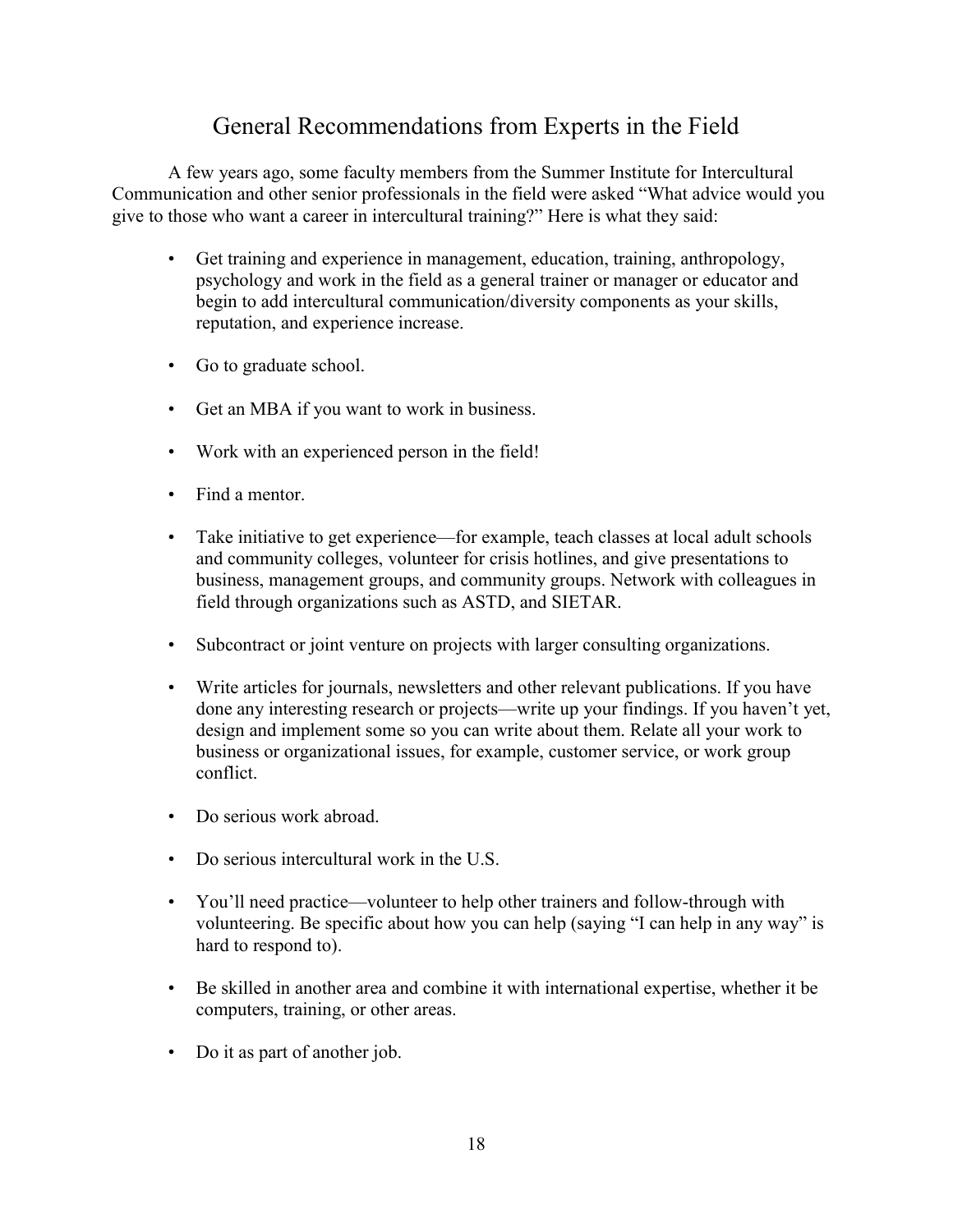- Build a solid theory base—as more people enter the field, the separation will be those who are not relying exclusively on experience.
- Spend an extended amount of time outside of the U.S. in order to be credible in the intercultural field. I would also emphasize the concurrent development of skills beyond teaching English while outside the U.S.
- It is not enough to be a highly skilled trainer or facilitator in either diversity and inclusion or intercultural communication. Consulting firms (whatever their size) and corporations want people with dexterity in multiple arenas, the ability to write proposals, market, create and design training programs and materials, and who possess a great deal of flexibility and stamina for all those long travel days.
- Excellent personal education/qualifications are a must.
- Establish contacts and trust relationships in related fields of training. Work together with very experienced trainers in related fields.
- Work for some years in a human resources/development position in a large corporation if possible.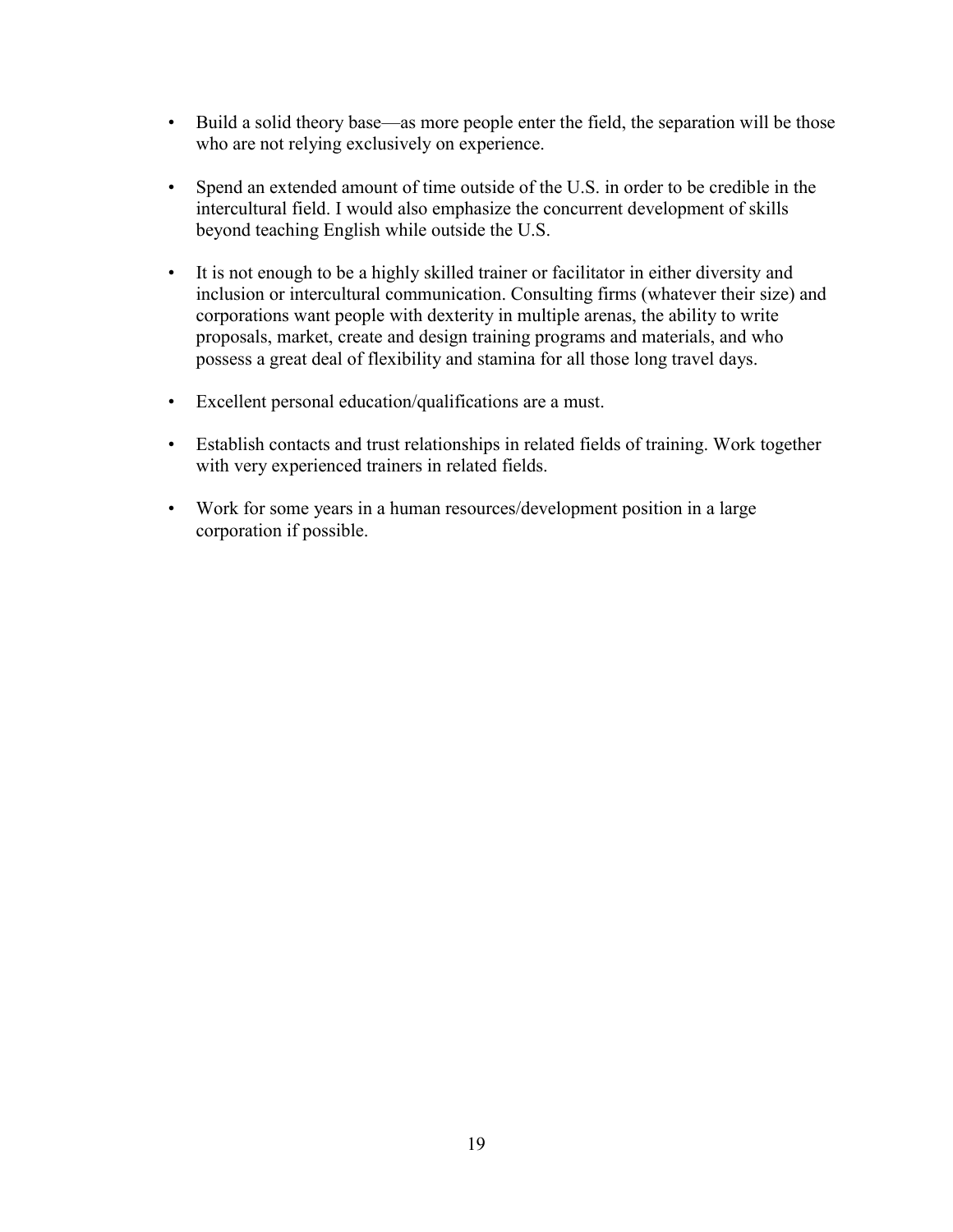# **Decision-Making in the Career Process**

So, once you know who you are, the options, and what the experts recommend, how do you decide what to pursue? There are many different styles and techniques for decision-making, but think about what has worked for you in making big decisions in the past. Many people find writing or talking about their choices helps to clarify things. It is also helpful to network. Talk to everyone you can who's doing anything in the field. Make yourself known, and sometimes opportunities will present themselves. You might also learn that you're not interested in some of the options. A great way to do this is "informational interviewing" —interviewing not for a specific job opening, but rather to gather information about a field and its general conditions and opportunities.

There are numerous resources to help you in the process of decision-making:

- **The Internet**: The Internet is a wonderful resource when you are looking at career options, job listings, or exploring communities where potential jobs are located. See the listings in the "Additional Resources" section at the end of this guide or use search engines to find web sites.
- **College career centers**: Alumni and community members are sometimes welcome to use the resources of college and university career centers. They frequently have a wealth of resources as well as counselors for assistance.
- **Books**: There is an ever growing collection of books related to the career search process. Ask at your local bookstore or library.
- **National and International Associations**: Associations have publications as well as conferences where you can talk to people about what it is they really do in their job. Some associations have job listings and systems for conducting job interview at conferences.
- **Professional career counselors**: Counselors are trained to help you in this process. You may find it helpful to consult with one.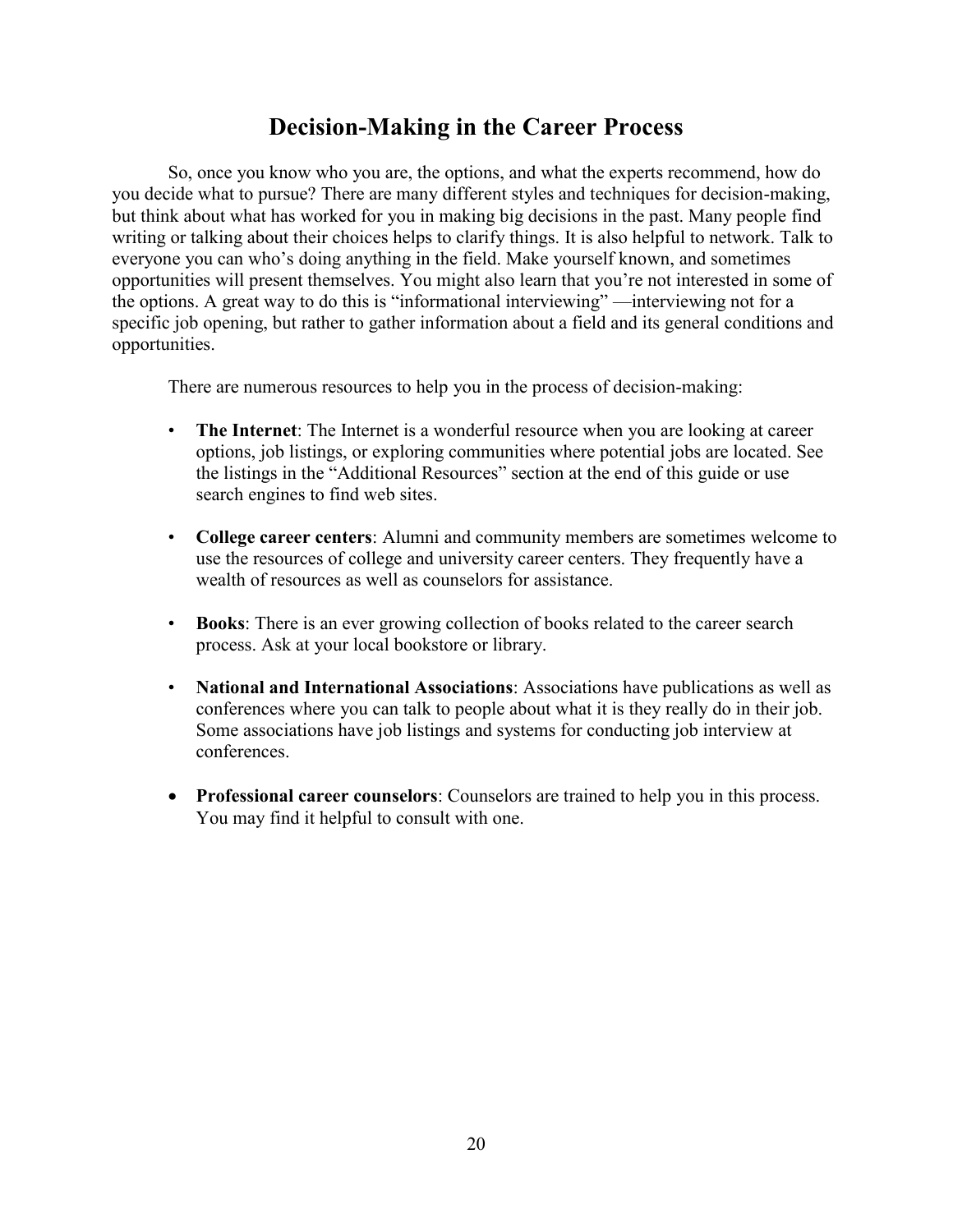# **Conclusion**

The job search process is a wonderful opportunity for growth and exploration. Although it may take time to find what you want to do and ways to make it happen, keep in mind that if you approach any job from an intercultural perspective you will find opportunities to use and develop your intercultural repertoire. View this as a process—not a hoop to jump through and be finished with, but a ongoing process of evaluation, considering alternatives, and taking action.

# **References**

- Bridges, William. *Job Shift: How to Prosper in the Work place Without Jobs*. Menlo Park, CA: Addison-Wesley, 1994.
- Bridges, William. *Transitions: Making Sense of Life's Changes*. Reading, MA: Addison-Wesley, 1980, 2004.
- Human Resources, Training, and Labor Relations Managers and Specialists. *Occupational Outlook Handbook.* Department of Labor Statistics. Retrieved from [http://www.bls.gov/ooh.](http://www.bls.gov/ooh)
- Samovar, Larry and Al Weitzel. *International and Intercultural Communication Annual*, Vol. V, December, 1979.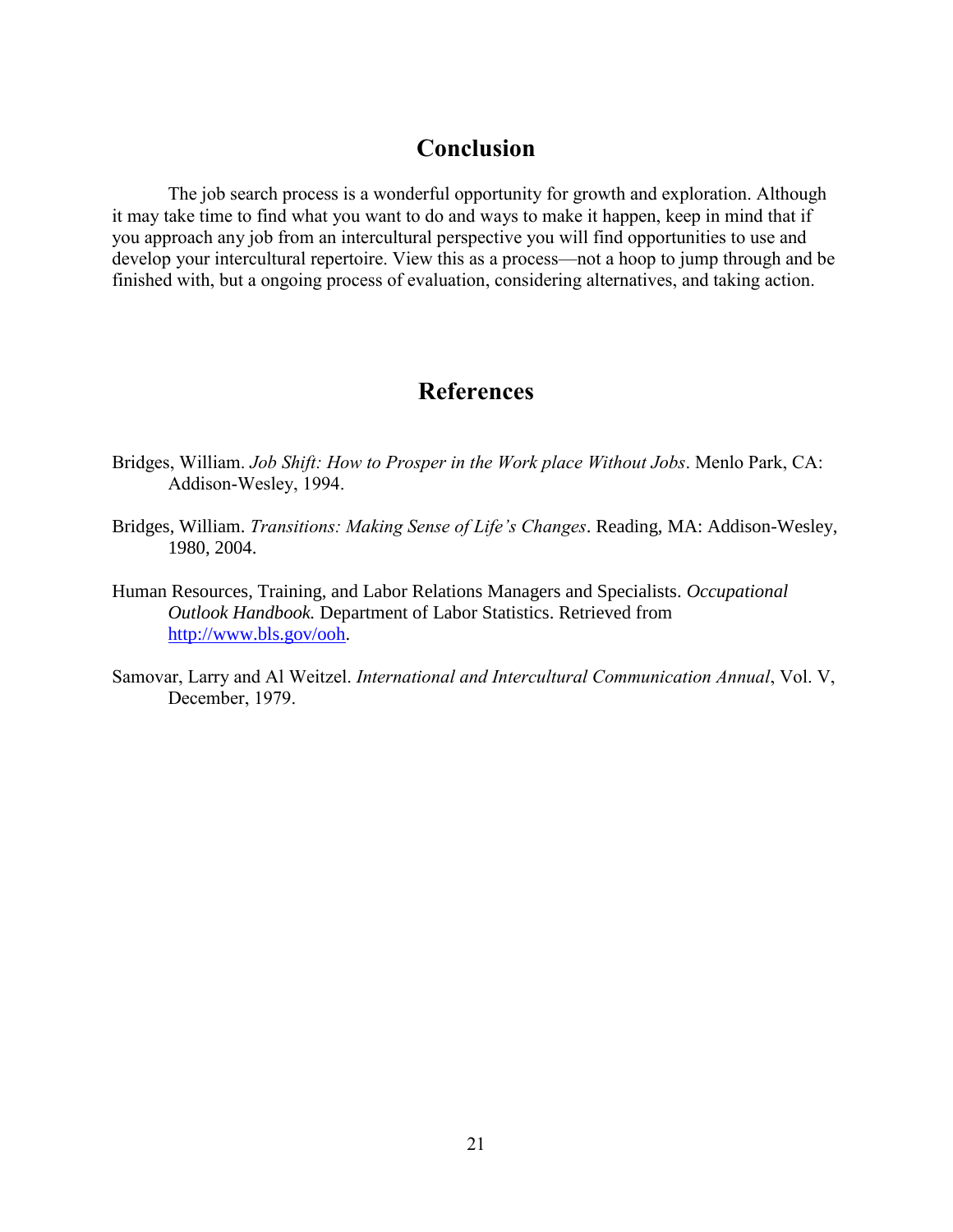### **ADDITIONAL RESOURCES**

#### **GENERAL CAREER GUIDES**

Beck, Martha. Finding Your Own North Star: Claiming the Life You Were Meant to Live. New York: Harmony, 2002.

Bolles, Richard N. What Color is Your Parachute? 2015. Berkeley, CA: Ten Speed Press, 2014.

Boldt, Laurence. How to Find the Work You Love. New York: Penguin/Arkana, 2004.

- Boldt, Laurence. Zen and the Art of Making a Living A Practical Guide to Creative Career Design. New York: Penguin/Arkana, 2009.
- Hall, Douglas T. The Career Is Dead--Long Live the Career: A Relational Approach to Careers. San Francisco, CA: Jossey-Bass Publishers, 1996.
- Lore, Nicholas. The Pathfinder: How to Choose or Change Your Career for a Lifetime of Satisfaction and Success. New York: Touchstone Books, 2012.
- Palmer, Parker. Let Your Life Speak: Listening for the Voice of Vocation. San Francisco: Jossey-Bass, 1999.
- Tieger, Paul, Barbara Barron, and Kelly Tieger. Do What You Are: Discover the Perfect Career for You Through Secrets of Personality Type. (5<sup>th</sup> Edition). New York: Little, Brown, 2014.
- Yates, Martin. Knock 'Em Dead 2015: The Ultimate Job Search Guide. Holbrook, MA: Adams Media, 2014.

#### **CAREER TRANSITIONS**

- Bridges, William. Transitions: Making Sense of Life's Changes (Revised, 25<sup>th</sup> Anniversary Ed.). Reading, MA: Addision-Wesley, 2004.
- Collamer, Nancy. Second-Act Careers: 50+ Ways to Profit from Your Passions During Semi-Retirement. Berkeley, CA: Ten Speed Press, 2013.
- Leider, Richard J., and Alan M. Webber. Life Reimagined: Discovering Your New Life Possibilities. Oakland, CA: Berrett-Koehler, 2013.
- Miedaner, Talane. Coach Yourself to a New Career: 7 Steps to Reinventing Your Professional Life. New York: McGraw-Hill, 2010.

### **INTERNATIONAL CAREERS**

- Cressey, Laura, Barrett Helmer, and Jennifer Steffensen (Eds.). Careers in International Affairs. (9<sup>th</sup> Edition). Washington, D.C.: Georgetown University Press, 2014.
- Griffith, Susan. Teaching English Abroad 2016: Your Expert Guide to Teaching English around the World. Bath, UK: Crimson, 2016.
- Griffith, Susan. Work Your Way Around the World: The Globetrotter's Bible. Bath, UK: Crimson, 2014.
- Mueller, Sherry. Working World: Careers in International Education, Exchange, and Development (2<sup>nd</sup> ed.). Washington, DC: Georgetown University Press, 2014.
- Russell, Donovan. Choosing a Career in International Development: A Practical Guide to Working in the Professions of International Development. College Station, TX: Virtualbookworm.com, 2013.
- Young, Nancy E., with Gary Althen. The Handbook of International Student Advising. Portland, OR: Intercultural Interaction, 2013.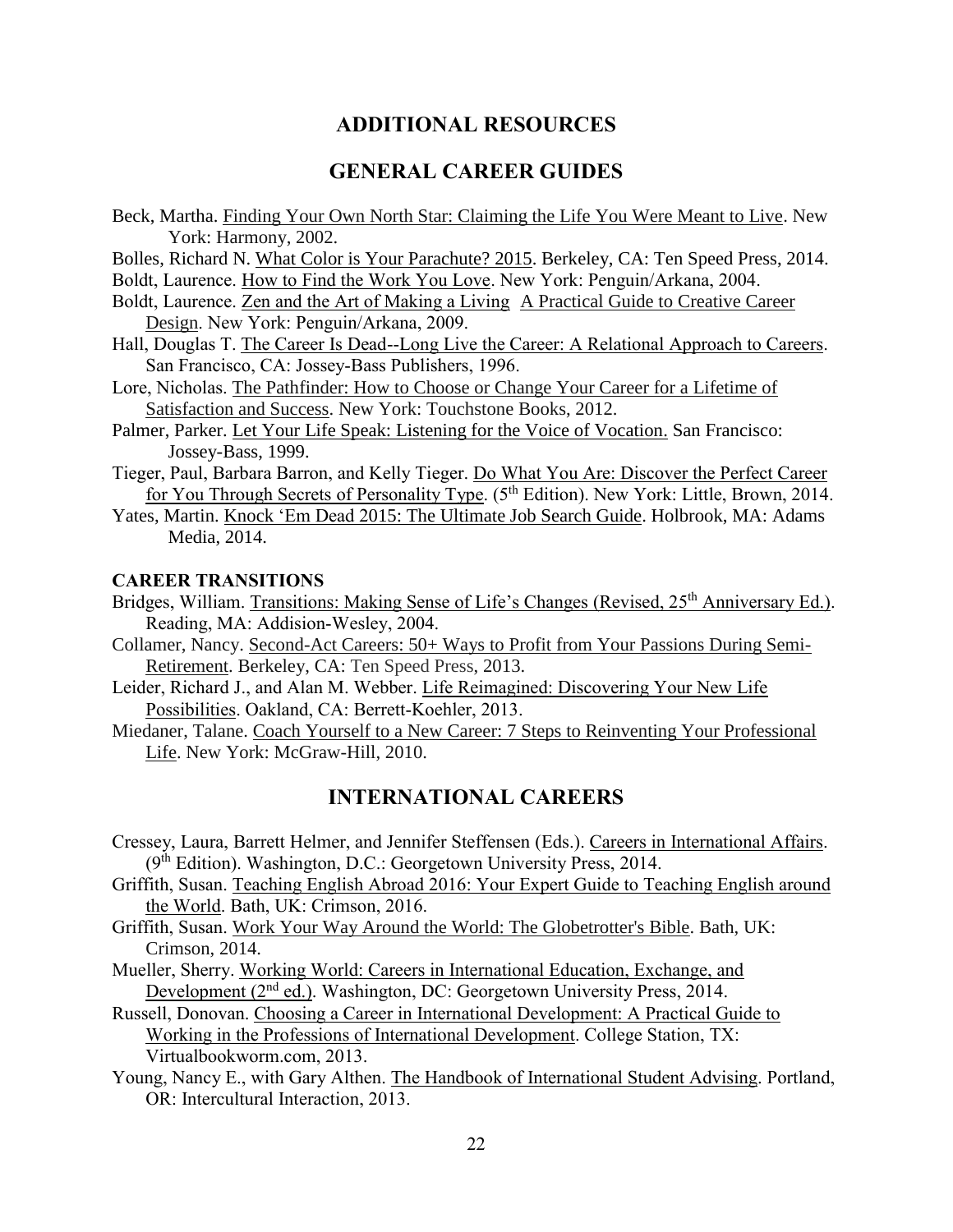#### **ONLINE RESOURCES**

The Internet has dramatically changing the job-search process, especially internationally. There are many resources available, including job listings, general career advice, and information about your desired destination. The sites listed below are just the tip of the iceberg in terms of what is available; however, most contain links to other sites.

#### **Self Exploration:**

- Career Interests Game, University of Missouri Career Center: <http://career.missouri.edu/index.php/career-interest-game>
- The Keirsey Temperament Sorter and Keirsey Temperament Theory: [www.keirsey.com/](http://www.keirsey.com/)

#### **Information About Educational Options:**

- Petersons: [www.petersons.com/](http://www.petersons.com/)
- See the section in the SIIC binder on degree programs related to intercultural communication and relations.

#### **Information About Jobs:**

- **America's Career InfoNet**: www.acinet.org/acinet/ Developed by the Department of Labor, with links to states.
- **Careers Online Virtual Careers Show**: www.careersonline.com.au Around 1000 job descriptions from Australia and the U.S., sorted into interest area groups.
- **Idealist**:<http://www.idealist.org/> Nonprofit/NGO job and volunteer listings.
- **JobSmart/JobStar**: [www.jobsmart.org](http://www.jobsmart.org/)  Hundreds of descriptions of occupations and extensive linkages to other sources.
- **Occupational Outlook Handbook**: [www.bls.gov/ooh](http://www.bls.gov/ooh) Produced by the United States Bureau of Labor Statistics.
- **The Riley Guide**: [http://www.rileyguide.com](http://www.rileyguide.com/)  An extensive database of resources, including information on international employment, listings by country and region, sources of international information, and a large number of links to other useful sites.